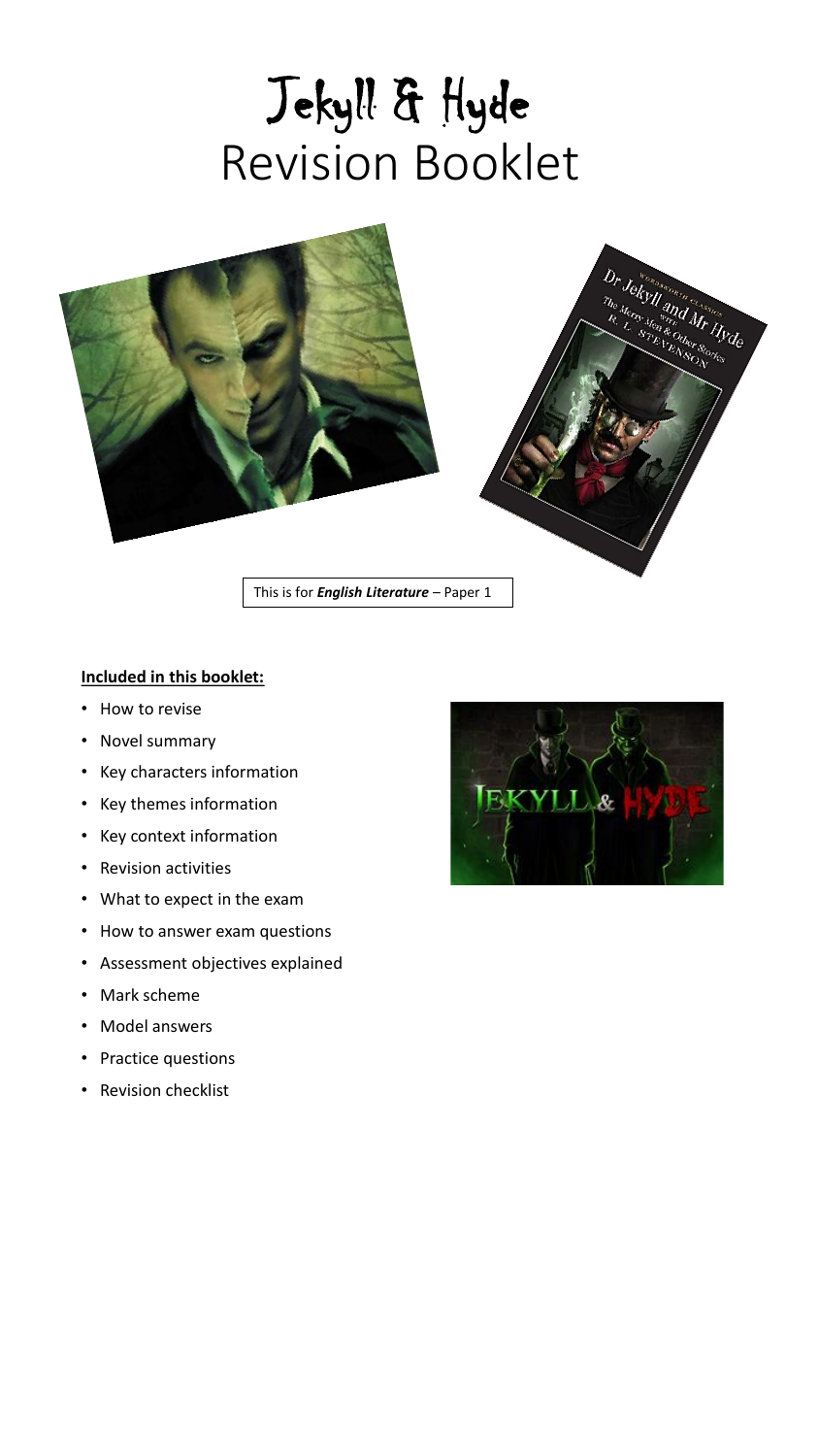# **What and how to revise…**

#### **Learning Quotes:**

- As you revise characters and themes, pick out key quotes for them. Highlight these in your revision notes.
- When looking at a new character or theme, can you re-use any quotes you've already picked out?
- Plan the analysis you'd write for each quote you chose learning this means you don't have to try and think of it in the exam, you just need to remember it.
- Write your quotes on quiz cards and get your friends/ family to test you.
- Write quotes on post it notes and stick them around your house so you keep seeing them.

| <b>Characters you need to</b><br>revise<br>• Dr Henry Jekyll<br>• Mr Edward Hyde<br>• Mr Gabriel John Utterson<br>• Dr Hastie Lanyon<br><b>Minor Characters</b><br>Mr Poole, Mr Enfield, Mr<br><b>Guest, Sir Danvers Carew</b> | For each character:<br>1. Consider why they are important in the novel. Why do you think<br>Stevenson included this character?<br>2. Consider how the character changes in the novel. How does this<br>character develop as the novel<br>progresses?<br>3. Identify the key moments for this character. Which section of<br>the novel do they play an important part in?<br>4. Look at your notes about the different themes in the novel.<br>Does thinking about a theme develop your understanding of a<br>character?<br>5. Look at your notes about the historical context of the novel. |
|--------------------------------------------------------------------------------------------------------------------------------------------------------------------------------------------------------------------------------|---------------------------------------------------------------------------------------------------------------------------------------------------------------------------------------------------------------------------------------------------------------------------------------------------------------------------------------------------------------------------------------------------------------------------------------------------------------------------------------------------------------------------------------------------------------------------------------------|
| Themes you need to revise                                                                                                                                                                                                      | Does this develop your understanding of the character?<br>6. Pick at least three quotations for each character. Annotate them<br>to consider how Stevenson has used language to tell us something<br>about the characters.<br>For each theme:                                                                                                                                                                                                                                                                                                                                               |
| • The duality of man<br>• Science and the unexplained<br>• The Victorian Gentleman &                                                                                                                                           | 1. Consider why they are important in the novel. Why do you think<br>Stevenson wants the reader to think about this issue?                                                                                                                                                                                                                                                                                                                                                                                                                                                                  |

theme develop as the novel progresses?

- his reputation
- Violence
- Secrets and mystery
- Fear and horror
- The Urban Gothic
- 3. Identify the key moments for this theme. Which section of the novel do they novel an important part in?

2. Consider how the theme changes in the novel. How does this

4. Look at your notes about the different characters in the novel. Does thinking about a character develop your understanding of a theme?

5. Look at your notes about the historical context of the novel. Does this develop your understanding of the theme?

6. Pick at least three quotations for each theme. Annotate them to consider how Stevenson has used language to tell us something.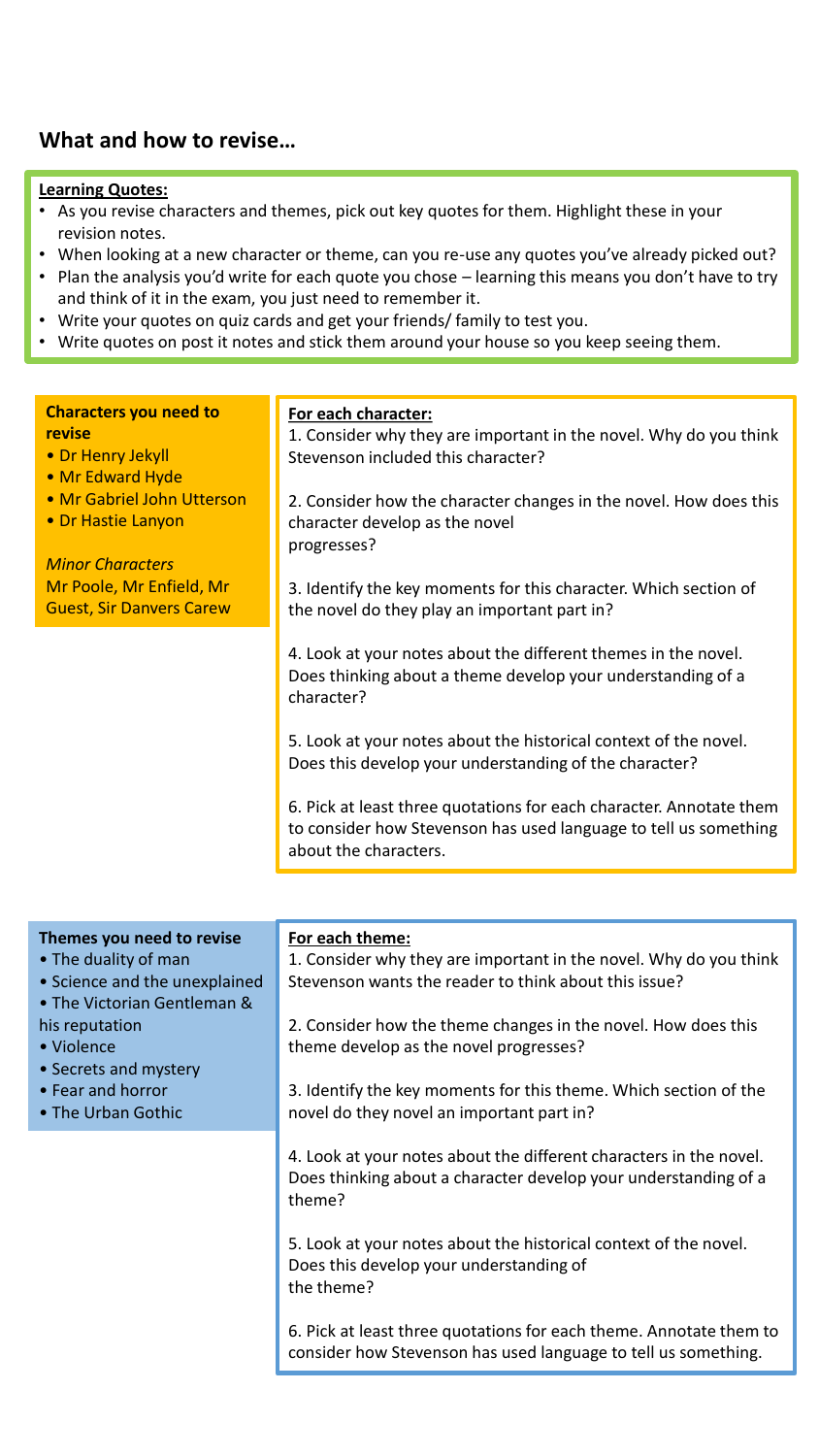# **Plot Summary:**

(You could also look on Youtube and Bitesize where you will find plot summary video clips)

On their weekly walk, an eminently sensible, trustworthy lawyer named Mr. Utterson listens as his friend Enfield tells a gruesome tale of assault. The tale describes a sinister figure named Mr. Hyde who tramples a young girl, disappears into a door on the street, and reemerges to pay off her relatives with a check signed by a respectable gentleman. Since both Utterson and Enfield disapprove of gossip, they agree to speak no further of the matter. It happens, however, that one of Utterson's clients and close friends, Dr. Jekyll, has written a will transferring all of his property to this same Mr. Hyde. Soon, Utterson begins having dreams in which a faceless figure stalks through a nightmarish version of London.

Puzzled, the lawyer visits Jekyll and their mutual friend Dr. Lanyon to try to learn more. Lanyon reports that he no longer sees much of Jekyll, since they had a dispute over the course of Jekyll's research, which Lanyon calls "unscientific balderdash." Curious, Utterson stakes out a building that Hyde visits—which, it turns out, is a laboratory attached to the back of Jekyll's home. Encountering Hyde, Utterson is amazed by how undefinably ugly the man seems, as if deformed, though Utterson cannot say exactly how. Much to Utterson's surprise, Hyde willingly offers Utterson his address. Jekyll tells Utterson not to concern himself with the matter of Hyde.

A year passes uneventfully. Then, one night, a servant girl witnesses Hyde brutally beat to death an old man named Sir Danvers Carew, a member of Parliament and a client of Utterson. The police contact Utterson, and Utterson suspects Hyde as the murderer. He leads the officers to Hyde's apartment, feeling a sense of foreboding amid the eerie weather—the morning is dark and wreathed in fog. When they arrive at the apartment, the murderer has vanished, and police searches prove futile. Shortly thereafter, Utterson again visits Jekyll, who now claims to have ended all relations with Hyde; he shows Utterson a note, allegedly written to Jekyll by Hyde, apologizing for the trouble he has caused him and saying goodbye. That night, however, Utterson's clerk points out that Hyde's handwriting bears a remarkable similarity to Jekyll's own.

For a few months, Jekyll acts especially friendly and sociable, as if a weight has been lifted from his shoulders. But then Jekyll suddenly begins to refuse visitors, and Lanyon dies from some kind of shock he received in connection with Jekyll. Before dying, however, Lanyon gives Utterson a letter, with instructions that he not open it until after Jekyll's death. Meanwhile, Utterson goes out walking with Enfield, and they see Jekyll at a window of his laboratory; the three men begin to converse, but a look of horror comes over Jekyll's face, and he slams the window and disappears. Soon afterward, Jekyll's butler, Mr. Poole, visits Utterson in a state of desperation: Jekyll has secluded himself in his laboratory for several weeks, and now the voice that comes from the room sounds nothing like the doctor's. Utterson and Poole travel to Jekyll's house through empty, windswept, sinister streets; once there, they find the servants huddled together in fear. After arguing for a time, the two of them resolve to break into Jekyll's laboratory. Inside, they find the body of Hyde, wearing Jekyll's clothes and apparently dead by suicide—and a letter from Jekyll to Utterson promising to explain everything.

Utterson takes the document home, where first he reads Lanyon's letter; it reveals that Lanyon's deterioration and eventual death were caused by the shock of seeing Mr. Hyde take a potion and metamorphose into Dr. Jekyll. The second letter constitutes a testament by Jekyll. It explains how Jekyll, seeking to separate his good side from his darker impulses, discovered a way to transform himself periodically into a deformed monster free of conscience—Mr. Hyde. At first, Jekyll reports, he delighted in becoming Hyde and rejoiced in the moral freedom that the creature possessed. Eventually, however, he found that he was turning into Hyde involuntarily in his sleep, even without taking the potion. At this point, Jekyll resolved to cease becoming Hyde. One night, however, the urge gripped him too strongly, and after the transformation he immediately rushed out and violently killed Sir Danvers Carew. Horrified, Jekyll tried more adamantly to stop the transformations, and for a time he proved successful; one day, however, while sitting in a park, he suddenly turned into Hyde, the first time that an involuntary metamorphosis had happened while he was awake.

The letter continues describing Jekyll's cry for help. Far from his laboratory and hunted by the police as a murderer, Hyde needed Lanyon's help to get his potions and become Jekyll again—but when he undertook the transformation in Lanyon's presence, the shock of the sight instigated Lanyon's deterioration and death. Meanwhile, Jekyll returned to his home, only to find himself ever more helpless and trapped as the transformations increased in frequency and necessitated even larger doses of potion in order to reverse themselves. It was the onset of one of these spontaneous metamorphoses that caused Jekyll to slam his laboratory window shut in the middle of his conversation with Enfield and Utterson. Eventually, the potion began to run out, and Jekyll was unable to find a key ingredient to make more. His ability to change back from Hyde into Jekyll slowly vanished. Jekyll writes that even as he composes his letter he knows that he will soon become Hyde permanently, and he wonders if Hyde will face execution for his crimes or choose to kill himself. Jekyll notes that, in any case, the end of his letter marks the end of the life of Dr. Jekyll. With these words, both the document and the novel come to a close.

*Summary from Sparknotes*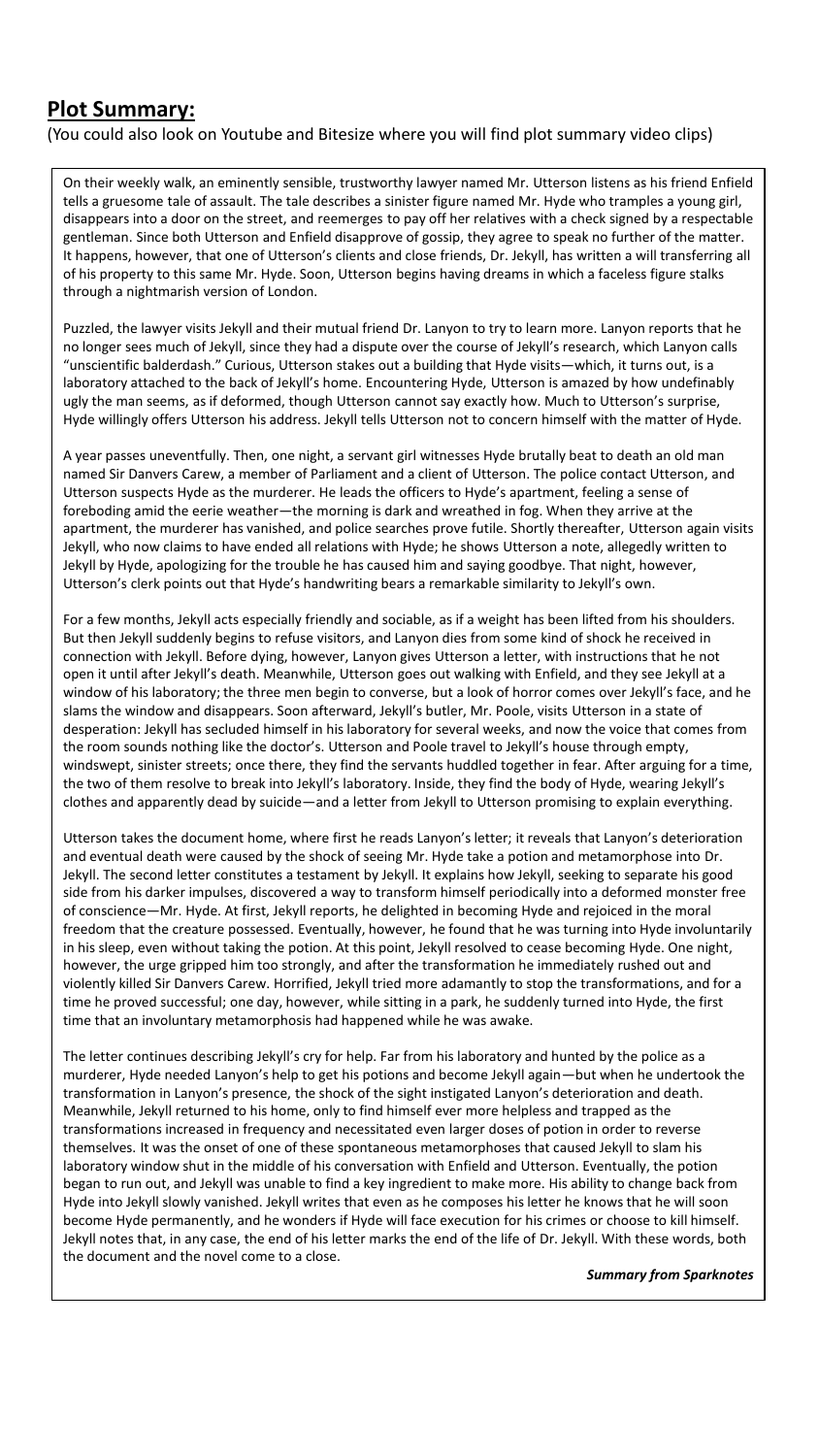# **Dr Jekyll**

- Dr Jekyll is a scientist. He was interested in experimenting with the soul and personality of humans, aiming to separate the good and evil parts.
- He fell out with his friend Dr Lanyon who felt that these experiments were wrong and should not be done.
- Dr Jekyll (in Ch. 12) explains he felt he was living a double life part of him wanted to be a very moral, upstanding doctor with a good reputation and no bad habits, but the other part of him wanted to enjoy some of the fun things in life.
- The experiment didn't go as planned: Jekyll manages to separate out the evil and as it grows in strength it starts to do more and more evil deeds making Dr Jekyll feel horribly guilty.
- Jekyll seems unable to stop turning in to his alter ego Hyde this could be interpreted as him being addicted, or maybe as Hyde gaining strength and control.
- Jekyll finds that he is unable to make the potion to keep switching between personas and has to accept that Hyde will take over his body forever – evil has won.
- Jekyll writes his confession and hopes Hyde won't destroy it.

#### **Revision Tasks:**

- 1. Make a mind map about Dr Jekyll using this information (and add to it by looking on Bitesize or in your revision guide)
- 2. Complete this character grid to pick out Jekyll's key moments and useful quotes about him

| Key events for this character | Quote |
|-------------------------------|-------|
| 1.                            |       |
| 2.                            |       |
| 3.                            |       |
| 4.                            |       |

3. Learn your key quotes through quizzing using flash cards

4. Write a practice answer using one of the exam style questions at the back of this booklet.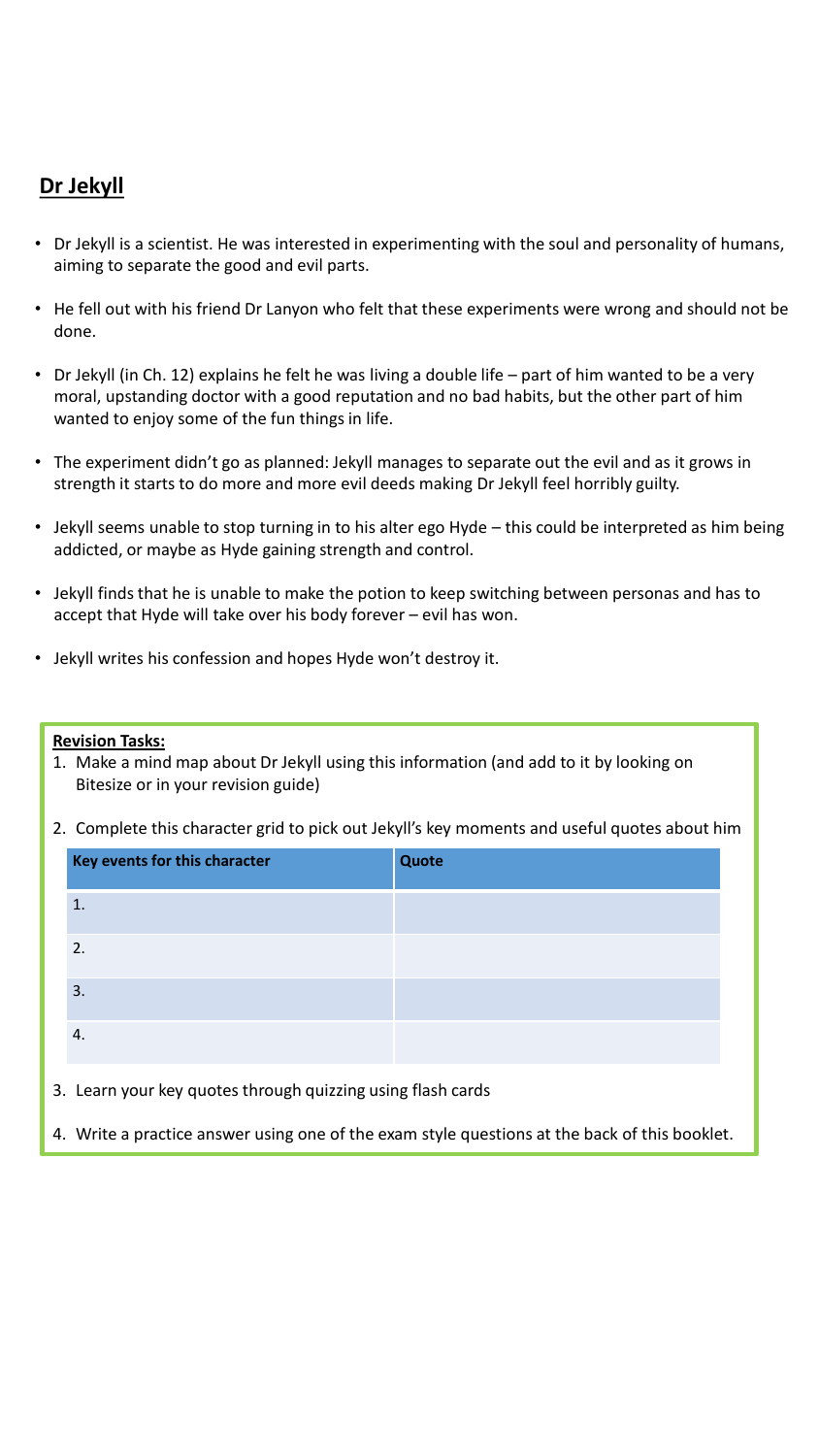# **Mr Hyde**

- Mr Hyde is the *gothic monster* of this text. He is the embodiment of pure evil and commits horrifying, violent crimes throughout the novel.
- Mr Hyde is described using a semantic field of satanic imagery (descriptions that link him to Satan – the devil) to make him seem evil and frightening.
- Mr Hyde increases in strength and power as the novel goes on. His first crime (Ch. 1) is violent but not fatal, but by Ch.4 he commits a murder.
- Mr Hyde is frightened of being caught by police (in the Victorian period the punishment for murder was death) so he hides as Jekyll to avoid capture. Jekyll starts to believe he has control again at this point.
- Mr Hyde becomes frustrated and keen to be free from Jekyll so comes out again. He no longer needs the potion to transform, and instead it is Jekyll who has to take the potion to re-gain control.
- Mr Hyde takes over Jekyll's body when away from home and can't go back because of course he's still a wanted criminal. He enlists the help of Dr Lanyon to safely re-hide as Jekyll again, but shocks and horrifies Dr Lanyon through the transformation.
- Mr Hyde feels angry that Dr Jekyll dislikes him so much he feels betrayed since Jekyll created him and now wishes he didn't exist. Mr Hyde takes out this anger by trying to upset Jekyll.
- As Poole and Utterson break down the door, Hyde kills himself to avoid capture and justice.

#### **Revision Tasks:**

- 1. Make a mind map about Mr Hyde using this information (and add to it by looking on Bitesize or in your revision guide)
- 2. Complete this character grid to pick out Hyde's key moments and useful quotes about him

| Key events for this character | <b>Quote</b> |
|-------------------------------|--------------|
|                               |              |
| 2                             |              |
| 3.                            |              |
|                               |              |

- 3. Learn your key quotes through quizzing using flash cards
- 4. Write a practice answer using one of the exam style questions at the back of this booklet.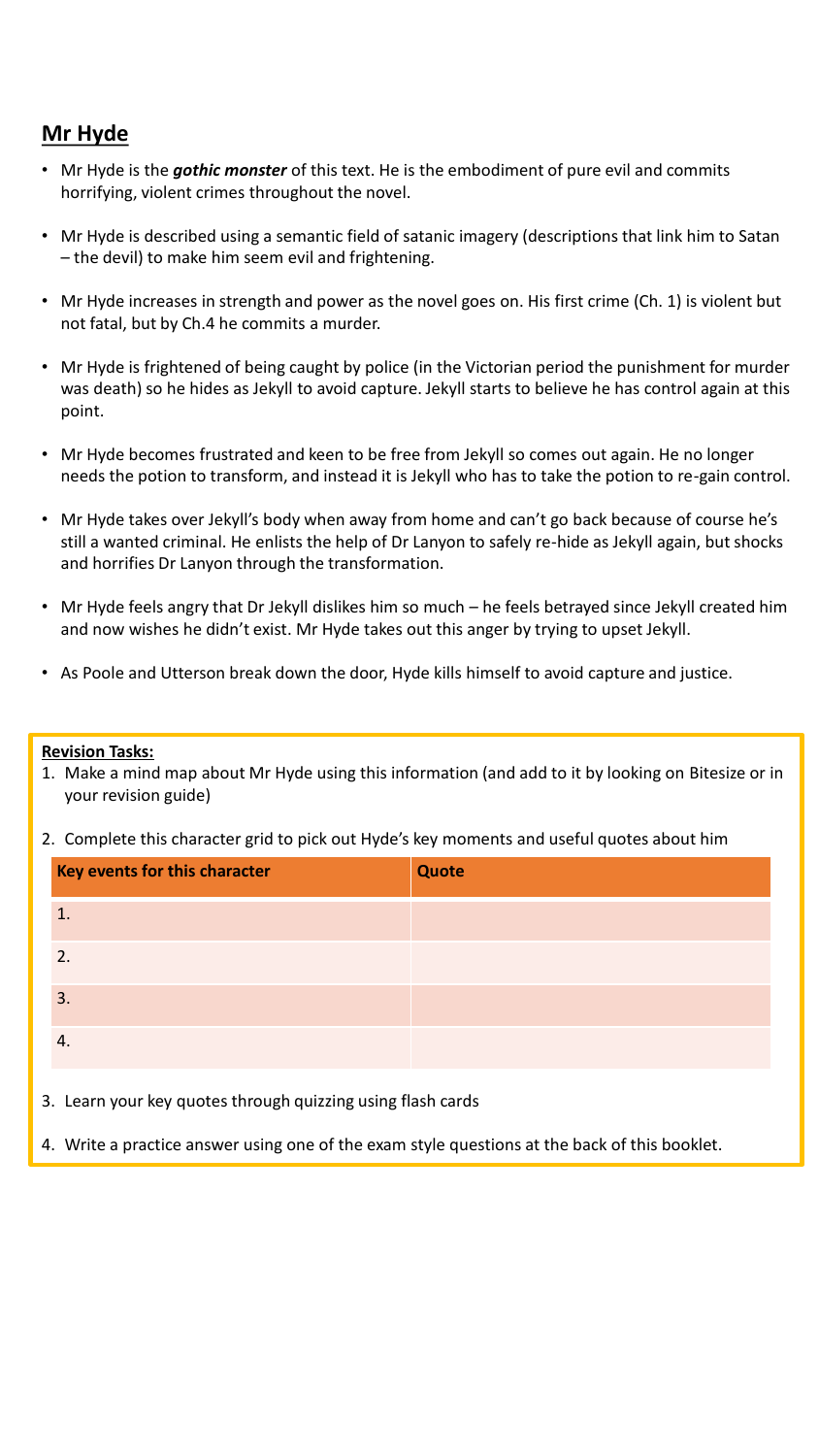# **Dr Lanyon**

- Dr Lanyon is an old friend of both Mr Utterson and Dr Jekyll. Dr Lanyon is a scientist just like Jekyll, however they fell out when Jekyll began experiments that Lanyon morally disagreed with.
- Dr Lanyon receives a mysterious letter from Dr Jekyll asking him to go and collect certain equipment and ingredients. Lanyon is then instructed to be home alone at midnight and await a visitor.
- The visitor turns out to be Mr Hyde. Hyde creates the potion and drinks it, transforming into Dr Jekyll. Dr Lanyon is shocked and horrified by what he sees. He is so horrified he starts to die from the fright.
- Dr Lanyon writes a letter to Utterson explaining what he saw but he won't let Utterson read it until Dr Jekyll has died or has disappeared.
- Dr Lanyon then dies of fright. His letter is revealed at the end of the novel in the penultimate chapter.

#### **Revision Tasks:**

- 1. Make a mind map about Dr Lanyon using this information (and add to it by looking on Bitesize or in your revision guide)
- 2. Complete this character grid to pick out Lanyon's key moments and useful quotes about him

| Key events for this character | Quote |
|-------------------------------|-------|
| 1.                            |       |
| $\overline{2}$ .              |       |
| 3.                            |       |
|                               |       |

3. Learn your key quotes through quizzing using flash cards

4. Write a practice answer using one of the exam style questions at the back of this booklet.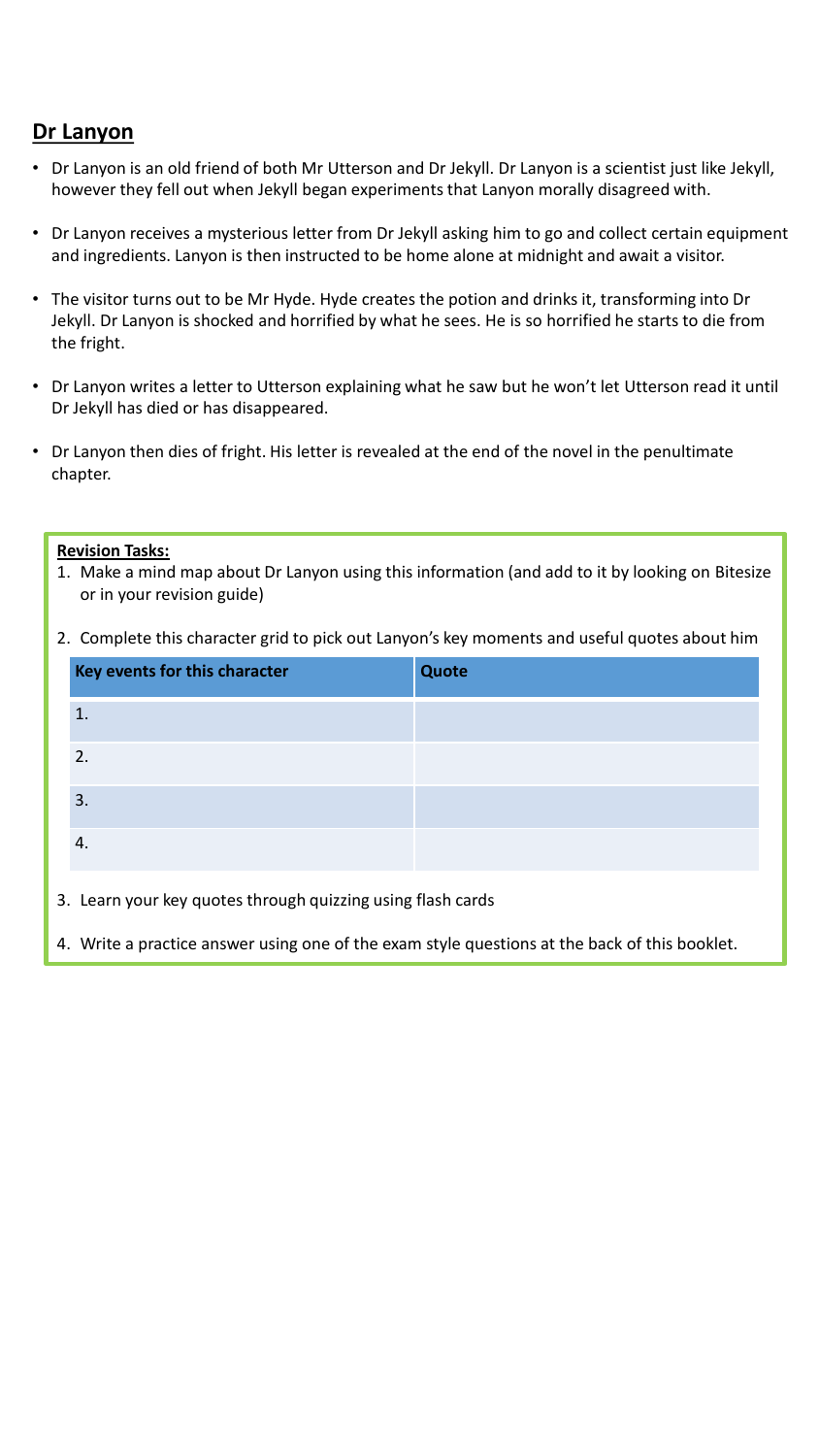# **Mr Utterson**

- Mr Utterson is the main narrative viewpoint through which the story is told he's not the narrator though because it's written in the  $3<sup>rd</sup>$  person not  $1<sup>st</sup>$  person.
- He is a lawyer so he has Dr Jekyll's will (which has some suspicious and unsettling details in it) he is also an old friend of Dr Jekyll and Dr Lanyon.
- Mr Utterson walks every Sunday with his cousin Mr Enfield which is how he comes to hear about Mr Hyde's crime (Ch. 1). Utterson becomes concerned for his friend Jekyll due to his contention with Hyde and determines to find out more.
- Mr Utterson meets Mr Hyde and gets a very negative impression of him. He questions Dr Jekyll about their connection but Jekyll refuses to talk about it.
- Mr Utterson is called after the muder (Ch. 4) and helps the police by tracking down the murder weapon with them – this is found at Hyde's lodgings in Soho.
- Mr Utterson gets increasingly concerned about Dr Jekyll who becomes very withdrawn. He goes to ask Dr Lanyon about Jekyll and finds Lanyon near to death. Lanyon refuses to speak about Dr Jekyll increasing the mystery.
- Jekyll's butler (Poole) comes to get Utterson's help when Jekyll has not been seen for days. Utterson agrees to help and breaks down the door with Poole. They do not find Dr Jekyll, just the body of Hyde.
- Mr Utterson picks up Jekyll's confession and reads it, along with Dr Lanyon's narrative.

#### **Revision Tasks:**

- 1. Make a mind map about Mr Utterson using this information (and add to it by looking on Bitesize or in your revision guide)
- 2. Complete this character grid to pick out Utterson's key moments and useful quotes about him

| Key events for this character | <b>Quote</b> |
|-------------------------------|--------------|
|                               |              |
| 2.                            |              |
| 3.                            |              |
|                               |              |

- 3. Learn your key quotes through quizzing using flash cards
- 4. Write a practice answer using one of the exam style questions at the back of this booklet.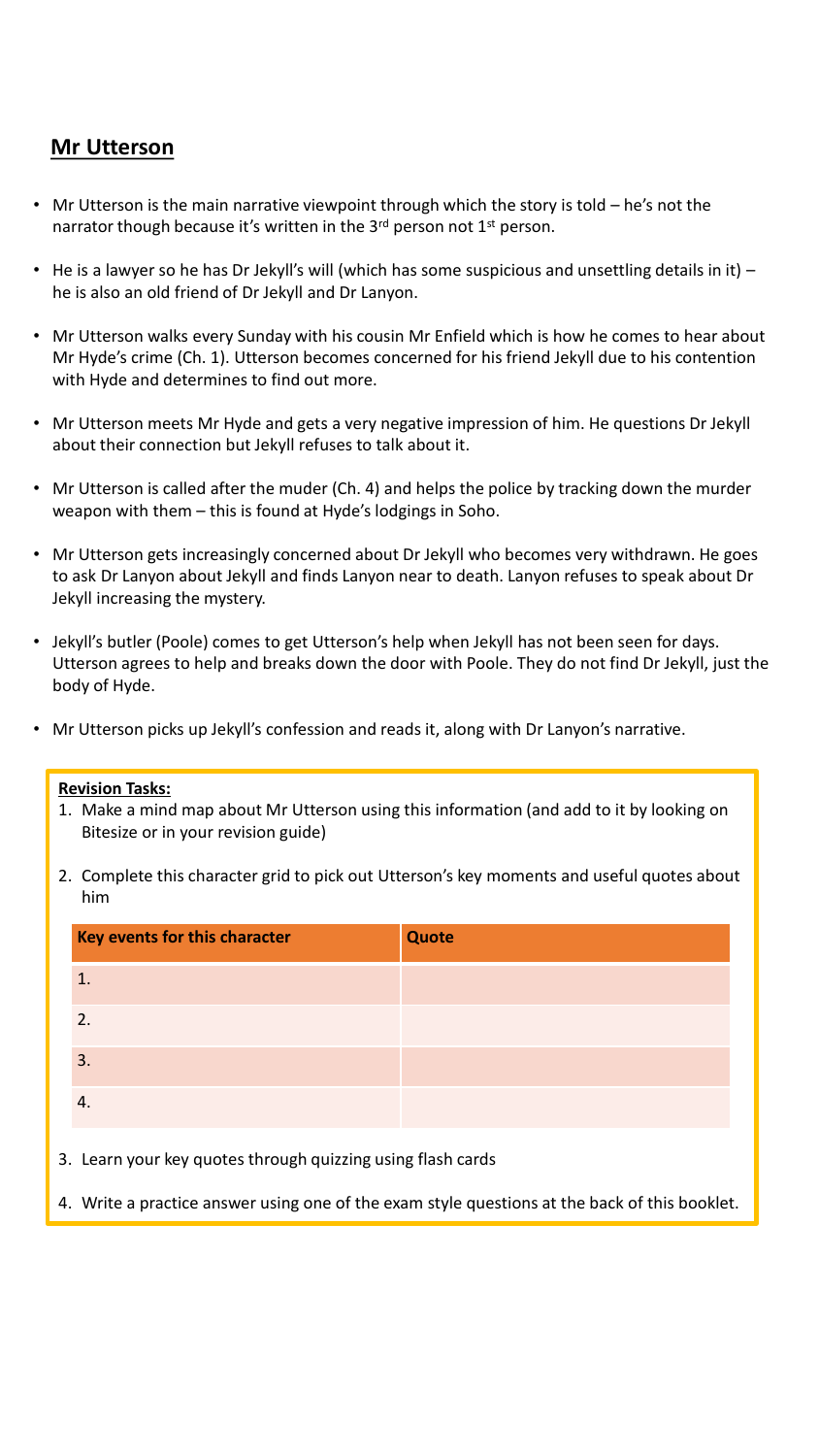Choose key quotes for each theme and write them on flash cards. Get friends/ family to test you on these.

> Create mind maps or posters for each theme using the following information pages. You should also look online at Sparknotes, Bitesize and use your revision guide to add information.

# Revision tasks for the key themes

Try to learn the information by creating some symbols and drawings that represents the key information.

> Try some of the practice exam style questions that ask about themes later in this booklet.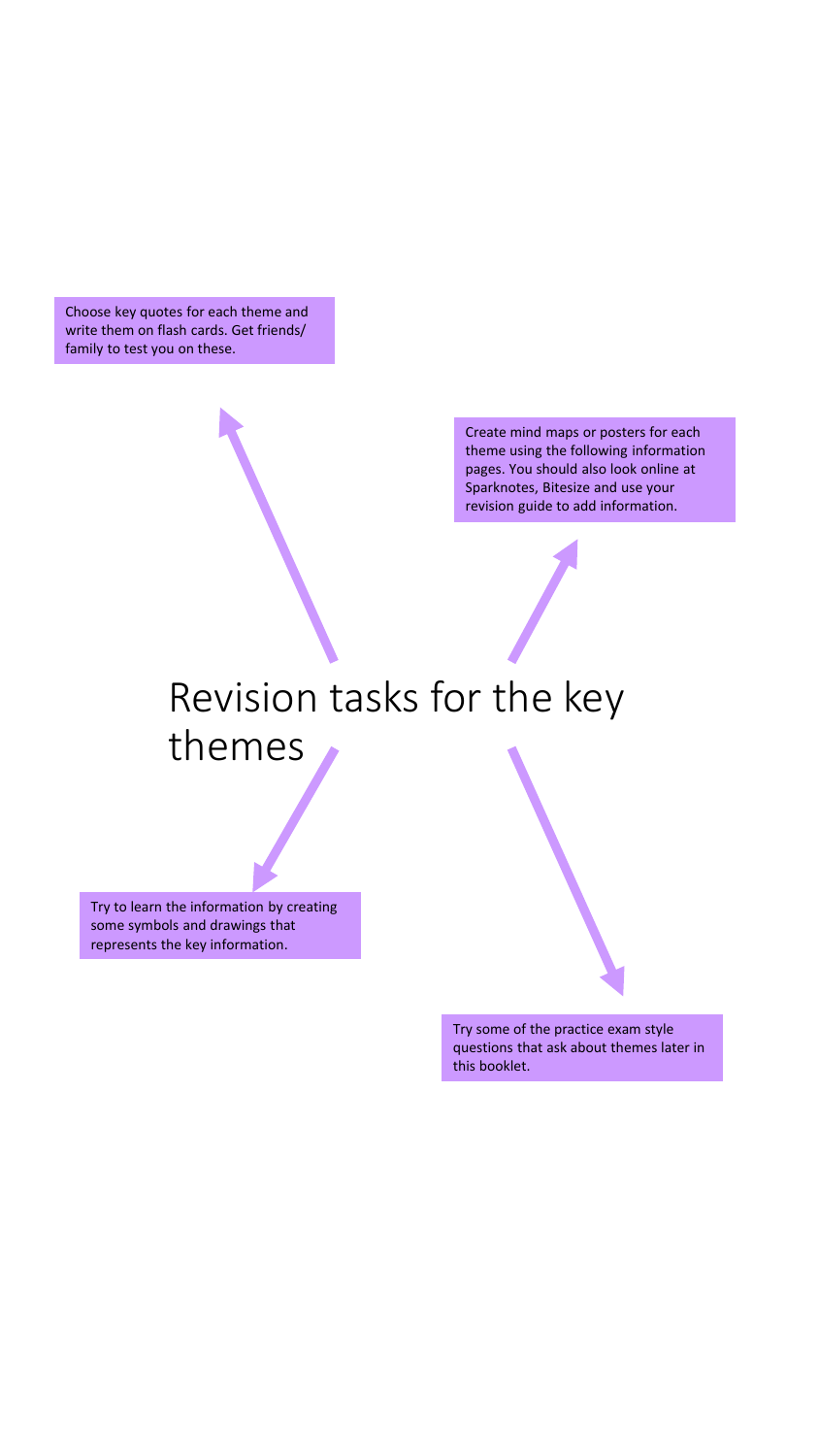## **The Duality of Man**

- The idea of 'duality' is that humans have 2 sides.
- This is represented in the character of Dr Jekyll/ Mr Hyde but it's also subtly hinted at in other characters, such as the description of Utterson at the opening of the novel.
- Duality is also represented through Dr Jekyll's house with the front and back door of the house.
- Duality is also used to emphasise the concept of good and evil which is central to the novel. However, whilst Hyde is pure evil, Dr Jekyll is not purely good which encourages us to think more deeply about the nature of humanity.
- The novel asks questions about whether we should be trying to live as one or other, or whether we should accept both sides of ourselves.

#### **Reputation – Victorian Gentlemen**

- In the Victorian period, there was a very clear idea of what it meant to be a good, honourable and respectable person. This was heavily influenced by Christian teaching.
- To have a good reputation in that time people needed to be religious, have good morals, behave in way which was not sinful (this meant that drinking to excess, sex outside of marriage, gambling etc. were all frowned upon)
- Dr Jekyll says (Ch. 12) that he wanted to be well respected and held himself to very high standards. However, this did not make him happy which led to his experiment.
- If you did something to damage your reputation then you'd be an outcast in society rejected by friends and family.

#### **Fear and horror**

- This novel is a gothic horror. It is intended to frighten the reader (a bit like a modern horror film) whilst also being thought provoking – particularly about the idea of good and evil.
- Evil wins at the end of this novel which is extremely frightening for readers (especially highly religious Victorian readers).
- The writer is communicating a message about the need to control our sinful side and not let it take control of us and our actions.
- There are many frightening scenes in the novel where Stevenson uses descriptive techniques to create terrifying images in the reader's mind and associate things in the novel with the devil.

#### **Tasks:**

- 1. Create a mind map for each theme to note down the key information add to this by researching online or with your revision guide.
- 2. Write down all the moments in the novel when this key theme is relevant.
- 3. Choose 2 quotes per theme and write them on flash cards to learn.
- 4. Make an essay plan for each of these themes for if it came up in the exam.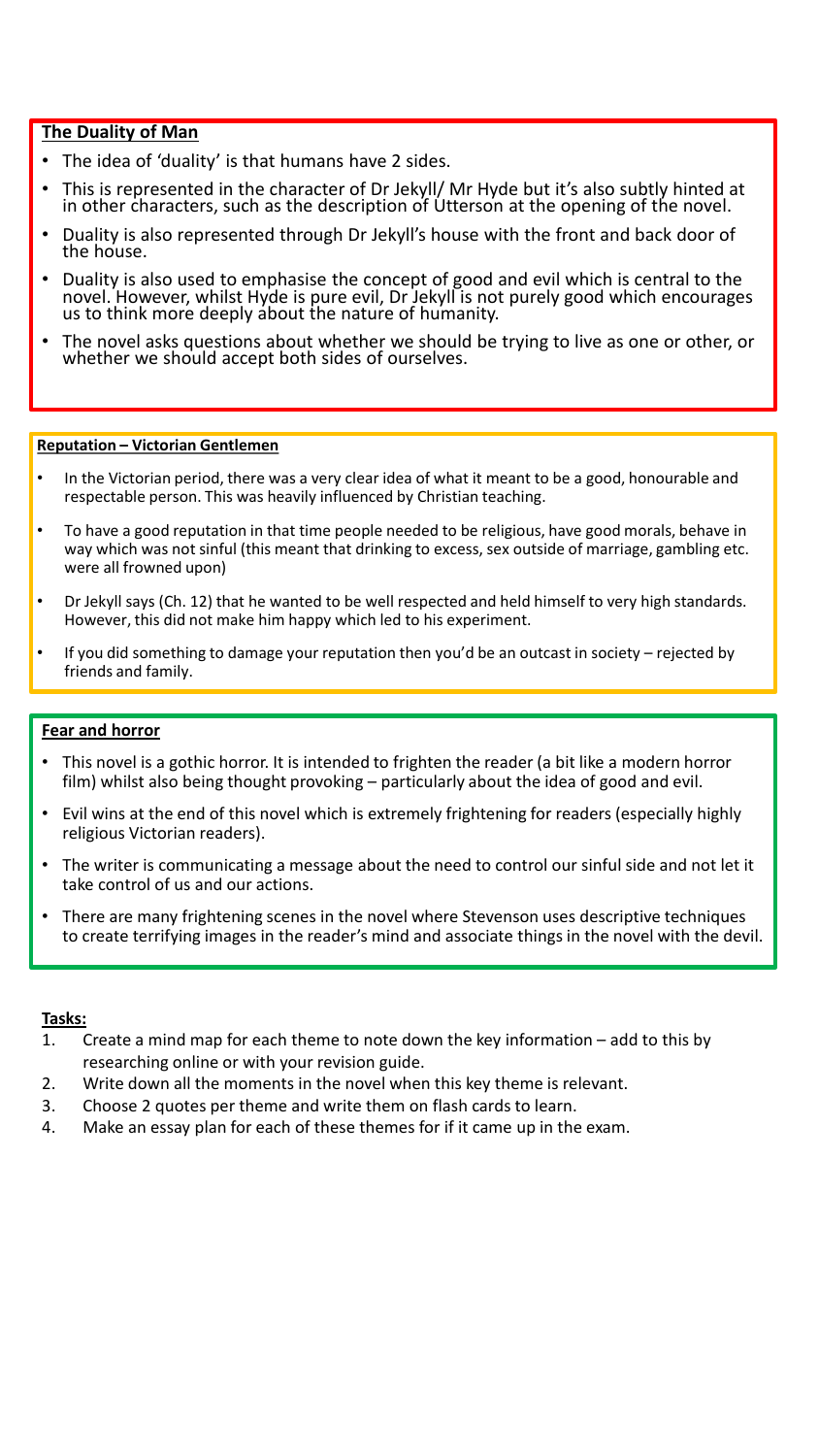#### **Violence**

- There is a lot of violence from the character of Mr Hyde in the novel.
- The first chapter gives details of the little girl being trampled. This foreshadows the events of Chapter 4 where Sir Danvers Carew is clubbed to death.
- Both of Mr Hyde's victims are described by Stevenson as vulnerable and innocent individuals to encourage the reader to feel sympathy for them, and to feel even more horrified by Mr Hyde. The little girl represents both children and women (who were considered to be weaker by the Victorians) and Sir Danvers represents the elderly and by being a 'Sir' it implies he is worthy of respect.
- Mr Hyde seems completely unmoved by violence, as if it is simply part of his nature. He is also presented as wild and out of control during his violent rages which makes him even more frightening as he is unpredictable.

#### **Secrecy and Mystery**

- Secrecy is used throughout the novel to hide the truth of the situation until the 'big reveal' at the end. This creates tension and suspense for readers making the book compelling.
- Secrecy is shown in many ways in the novel, such as: locked doors, letters that cannot be opened, characters refusing to give information, unexplained/ mysterious events.
- The core mystery that Utterson is trying to work out is the nature of the relationship between Mr Hyde and Dr Jekyll. Utterson theorises blackmail and forgery but never guesses the truth.
- Pathetic fallacy is used throughout the novel to represent the mystery and Mr Utterson's inability to see clearly to the truth: fog is used repeatedly to represent this.

## **Science and the unexplained**

- Science was considered new, modern, unpredictable and slightly scary in the Victorian period. People were making discoveries and advancements like never before, but this meant that experiments were happening with unpredictable outcomes which was quite unsettling for many people.
- Science was also criticised as opposing religion. Darwin's theory of evolution began to be circulated and proved and this upset many people as it disproved what was written in the Bible. Many felt this was morally wrong, and were also frightened because if the bible was wrong, what could you have faith in?
- This novel uses people's uncertainty of science and fear of what it might do to create a frightening story for Victorian readers. Because the limits of science were unknown, Jekyll's experiment would have been more believable to original readers than it is to us.
- Fear of the unknown and unexplained is common in many novels and films. Things that we can't apply logic or reason to unsettle us because we don't understand them. Stevenson uses this to create fear in readers.

#### **Tasks:**

- 1. Create a mind map for each theme to note down the key information add to this by researching online or with your revision guide.
- 2. Write down all the moments in the novel when this key theme is relevant.
- 3. Choose 2 quotes per theme and write them on flash cards to learn.
- 4. Make an essay plan for each of these themes for if it came up in the exam.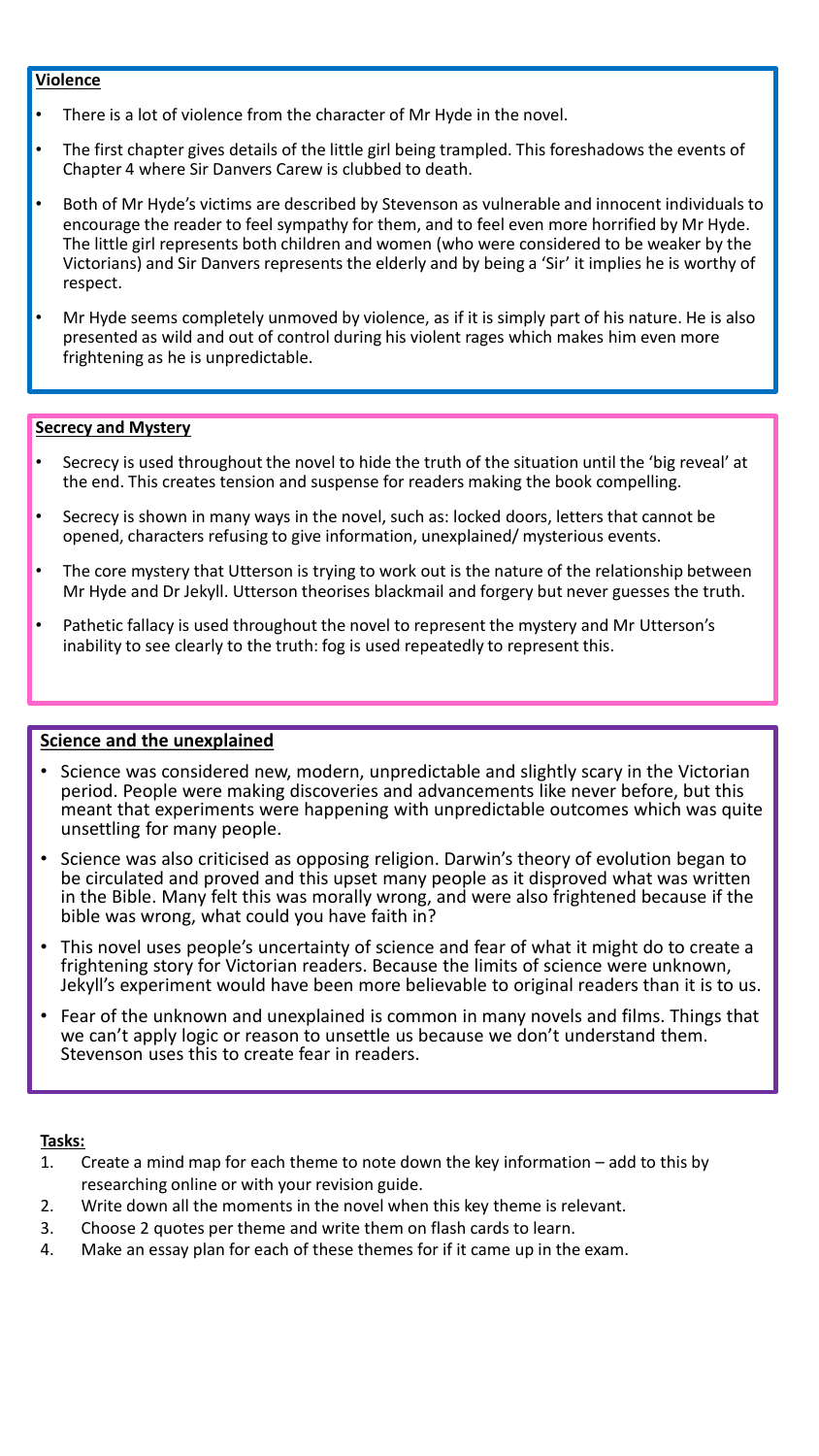# The Gothic Genre

Key Context

- This text is a gothic text which means it aims to frighten the reader.
- It contains many gothic features complete the table with examples:

| <b>Gothic features</b> | <b>Example from Jekyll &amp; Hyde</b> |
|------------------------|---------------------------------------|
| A gothic monster       |                                       |
| Night time events      |                                       |
| Violence               |                                       |
| Innocent victims       |                                       |
| Death                  |                                       |
| Evil and the devil     |                                       |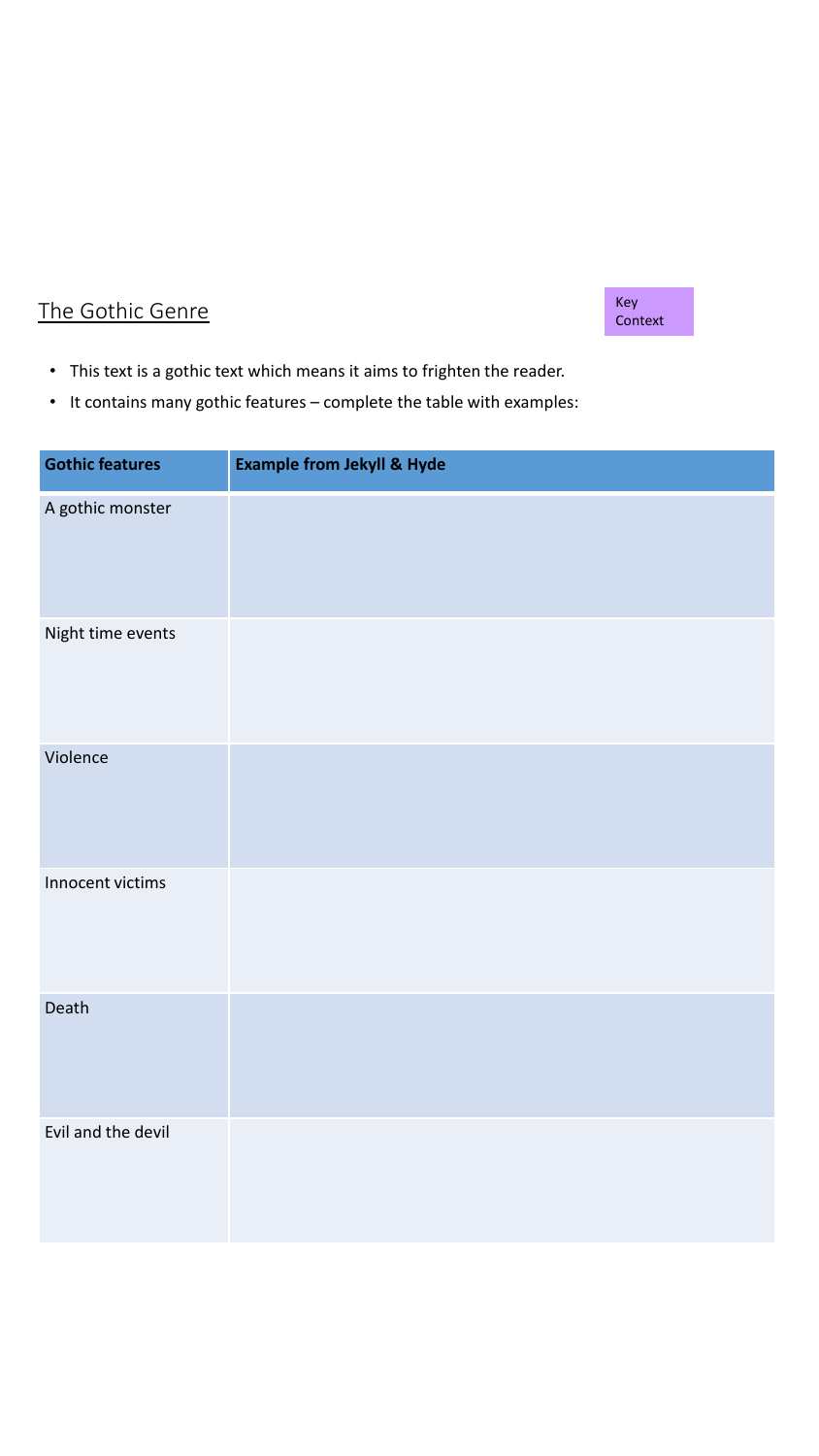



- This text is from the Victorian period.
- Complete this mind map to try and understand how a Victorian reader might approach the text and consider what effect it would have on them.

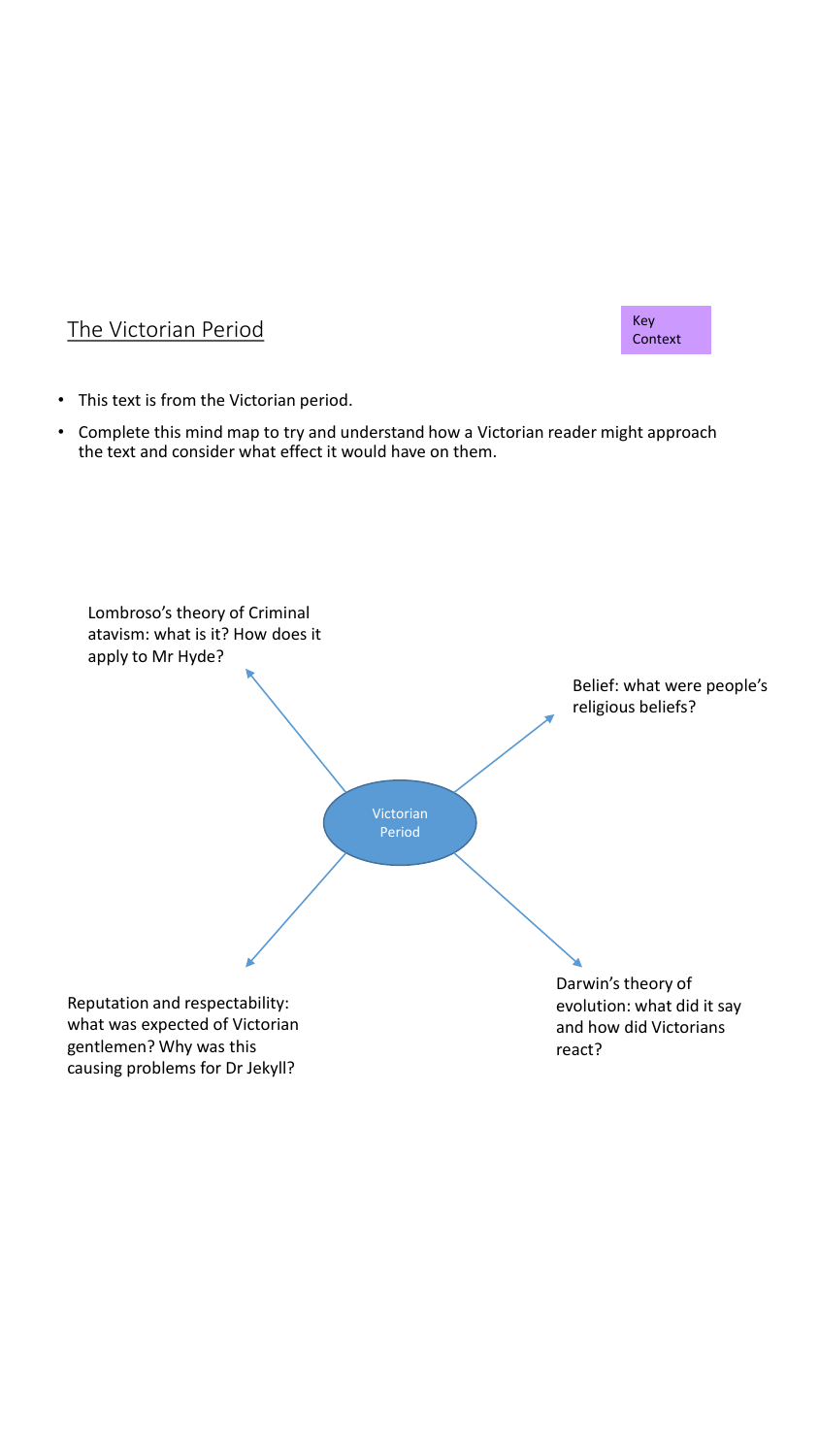

#### **Now you have a go**

Lombroso's concept of criminal atavism is central to understanding the presentation of Mr Hyde. For example "*include a quote here"* 

This reveals…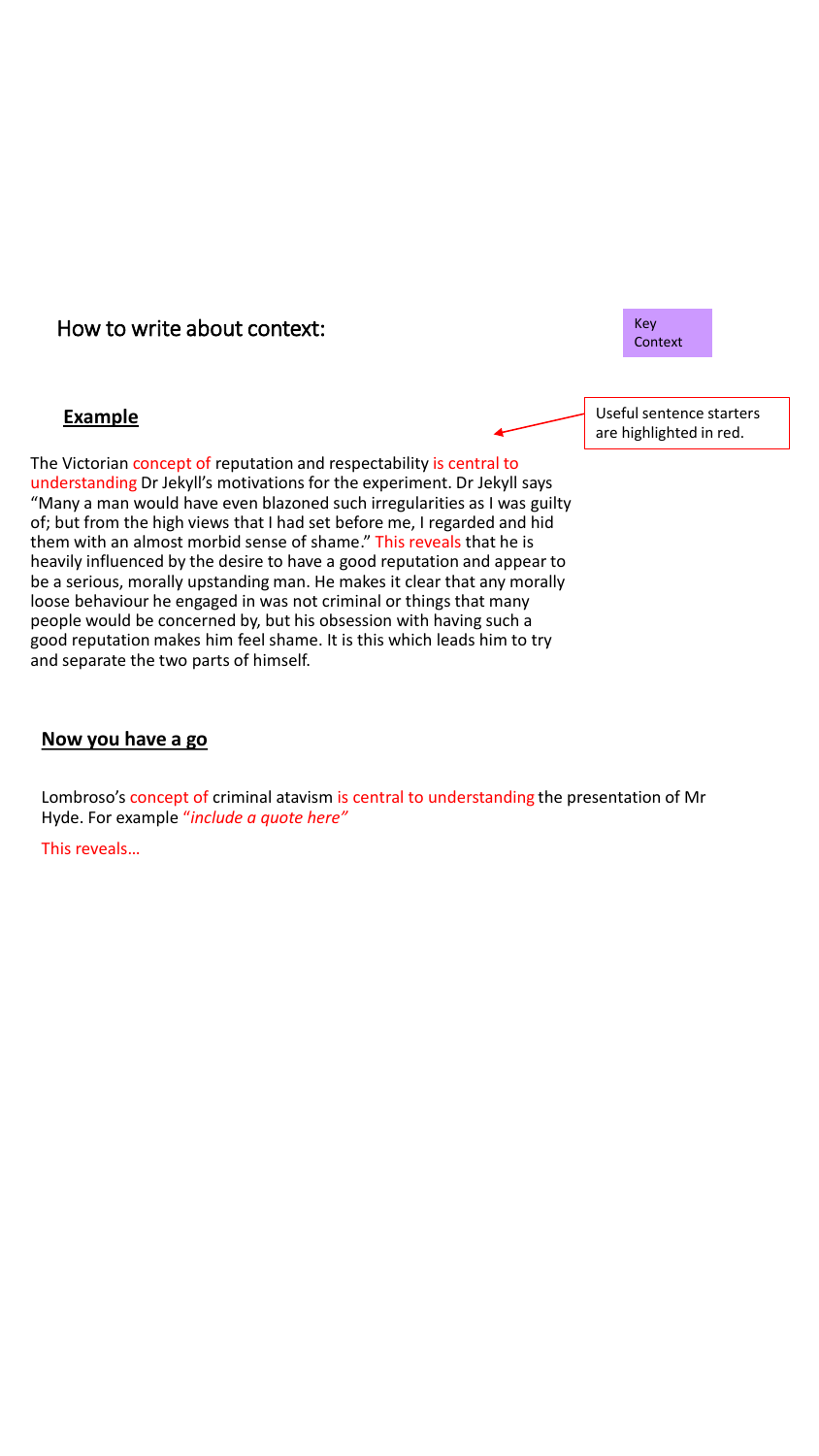# What to expect in the exam:

- You will see one question for J&H *you need to find the Jekyll & Hyde question on the paper, other schools have studied other books. Just do the Jekyll & Hyde question.*
- It will have an extract from the book printed in the paper.
- It will briefly tell you where the extract comes from in the story and what is happening.
- It will ask "Starting with this extract…" and then ask you to write about either a character or theme.
- There are 2 bullet points which remind you of what to do: write about the extract and write about the novel as a whole
- This question is worth 30 marks

#### *Top tips:*

- Spend 45 minutes on this question
- Highlight the key words in the question FIRST so you're focused on that specifically all the time
- Highlight 3 key quotes in the extract which match the question focus
- Make a QUICK plan in the question paper so you know which other parts of the novel you'll mention

## How should you structure your answer?

# *Option A:*

- Write about the **extract first**.
- Write detailed analysis of 3 quotes from the extract constantly linking to the question focus.
- Bring in some context information that is relevant.
- Write about the **rest of the novel second**. Try and cover 2 or 3 other key moments including a quote for each.
- Use language analysis on your quotes.
- Mention relevant context information.

## *Option B:*

- Choose the **3 key quotes from the extract**  coming up with a point to answer the question for each. Then **match them up with 3 relevant bits from the rest of the novel** that also support each point.
- When writing your paragraphs, write about the quote from the extract, then about the relevant section from the wider novel along with it.
- Then move on to your next quote from the extract and repeat the process.

Try a practice question both ways under timed conditions (45 minutes). See which option helps you to cover the most information in your answer. Neither way is 'right' or 'better', you just need to find which one works best for you.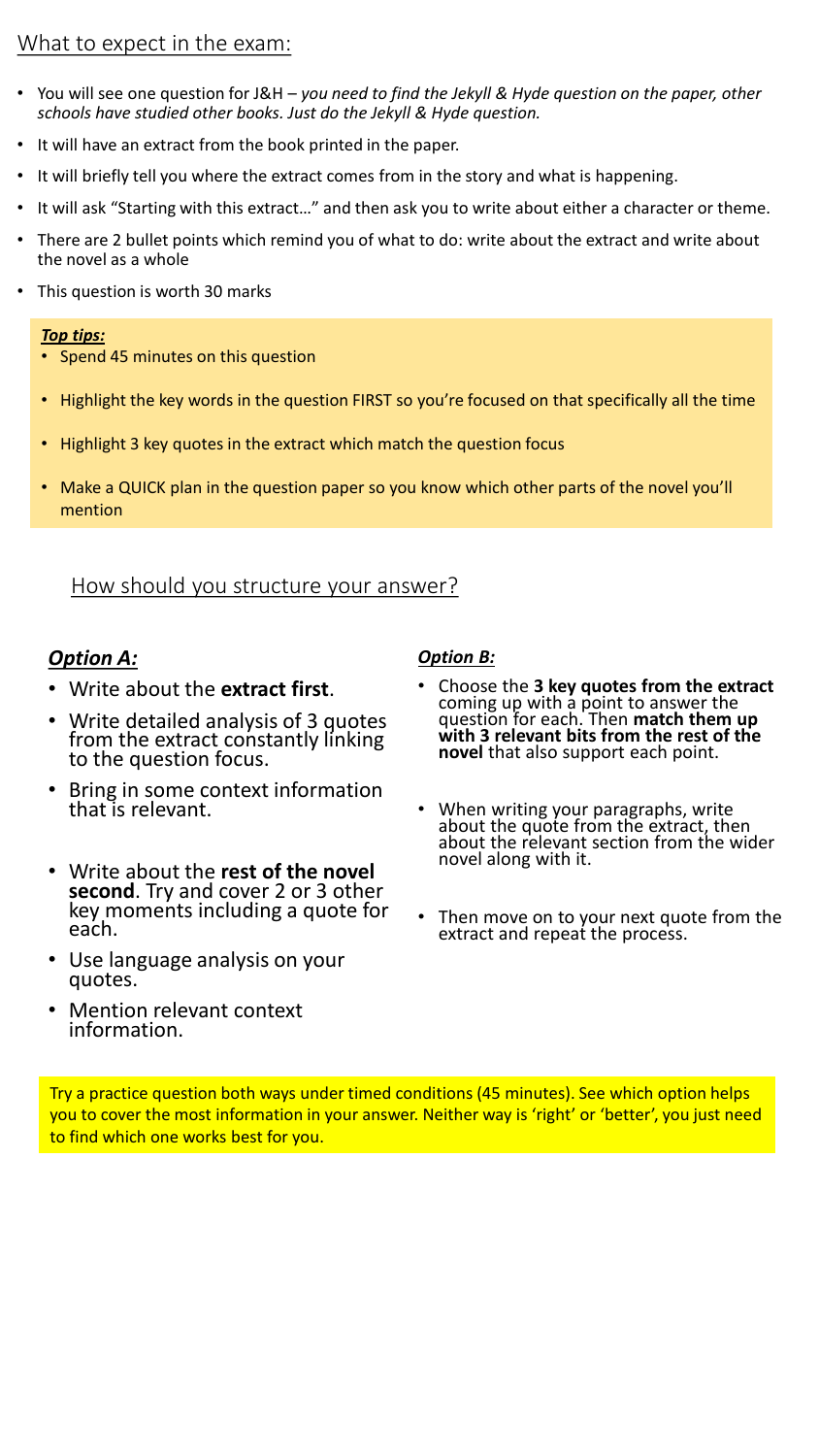# What will I be assessed on?

|                 | Read, understand and respond to texts.                                                                                                             |
|-----------------|----------------------------------------------------------------------------------------------------------------------------------------------------|
| AO <sub>1</sub> |                                                                                                                                                    |
|                 | Students should be able to:                                                                                                                        |
|                 | maintain a critical style and develop an informed personal<br>response                                                                             |
|                 | use textual references, including quotations, to support and illustrate<br>interpretations.                                                        |
| AO <sub>2</sub> | Analyse the language, form and structure used by a writer to create meanings<br>and effects, using relevant subject terminology where appropriate. |
| AO <sub>3</sub> | Show understanding of the relationships between texts and the contexts in<br>which they were written.                                              |

These are the assessment objectives that the examiner will be looking for you to meet.

It's important that you cover all 3 in your writing.

AO1

AO3

AO2

# Assessment Objectives – can you spot them in action?

### **Example** – I've highlighted the 3 AOs in this paragraph.

The writer uses settings to convey the theme of duality in the novel. For example, the front of Dr Jekyll's house had an "air of wealth and comfort" whereas the back is described as a "sinister block of buildings". The contrasting nature of the two sides of the house represents the contrasting sides of Dr Jekyll/Hyde's character. Furthermore, the adjective "sinister" has connotations of danger and evil which parallels the way Mr Hyde is presented as an evil individual. The semantic field of hellish imagery in particular presents Hyde as devilish and evil, something which would have been even more frightening to the Christian Victorian society of the time.

#### **Can you highlight the 3 different AOs in this paragraph?**

The writer uses animalistic imagery to present Mr Hyde as violent, beastlike and uncivilised. For example, Hyde is described as behaving with "ape-like fury" and he "snarled aloud". The verb snarled presents Hyde as behaving like an angry animal, something which makes him seem both dangerous and uncivilised. The Victorians were particularly concerned by the theory from Darwin that we all evolved from animals, as this would mean that within us all was this potential for uncivilised, savage behaviour. Additionally, the simile "ape-like" is chosen by the writer to emphasise that connection to Darwin's theory as it reminds the reader that Mr Hyde represents a primal element that is within everyone. The writer's intention is to suggest that if we do not control our less civilised urges, then we could end up behaving like Mr Hyde – an extremely frightening thought for the reader.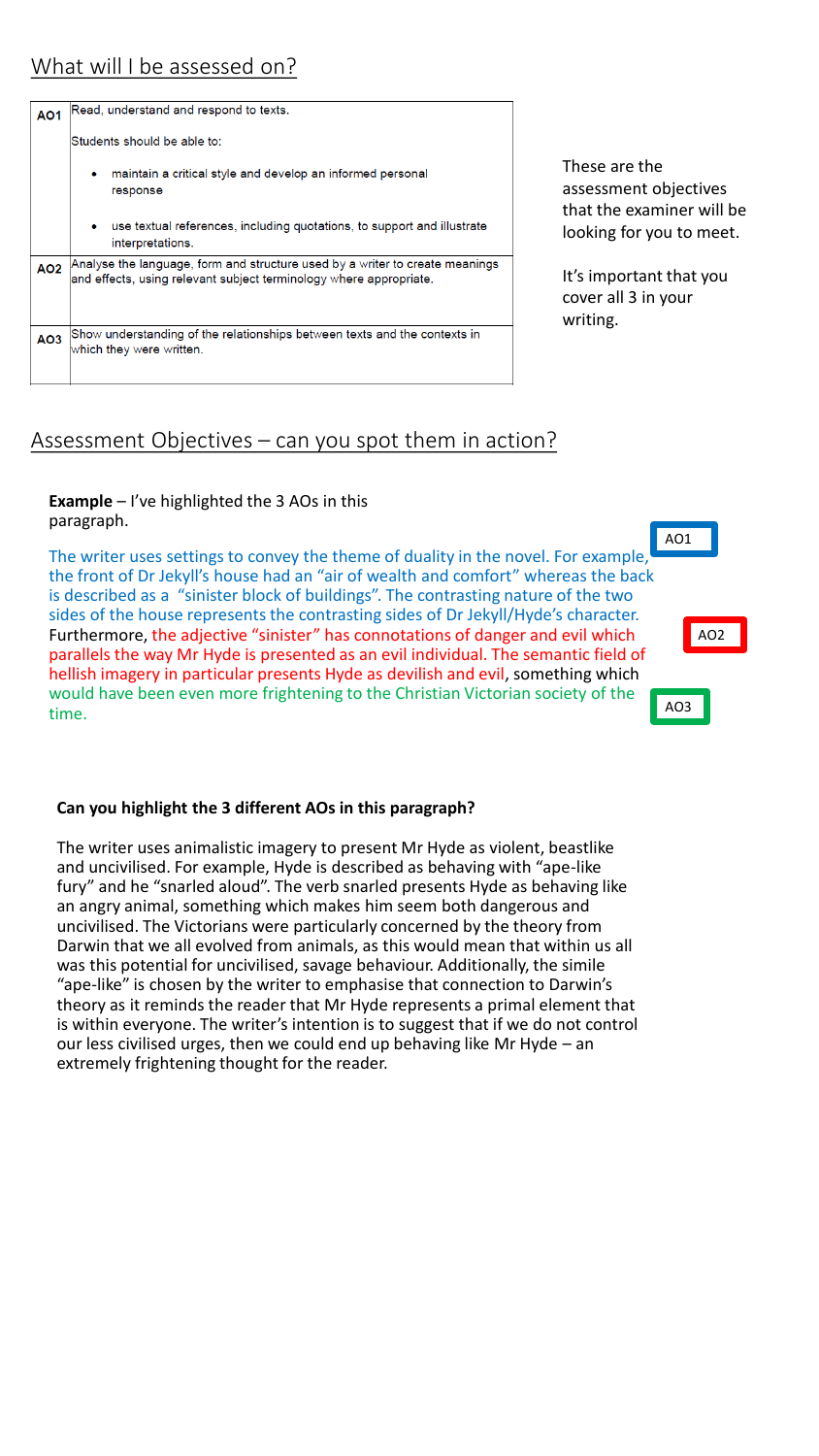# **The Mark Scheme**

### You can see that it is broken down into the requirements for each assessment objective.

#### **The top of the mark scheme**

| <b>Mark</b>                                                                  | AO              | <b>Typical features</b>                                                                                                                                                        | How to arrive at a mark                                                                                                                                                                                                                                                                                                                                                                                                                                                      |                         |
|------------------------------------------------------------------------------|-----------------|--------------------------------------------------------------------------------------------------------------------------------------------------------------------------------|------------------------------------------------------------------------------------------------------------------------------------------------------------------------------------------------------------------------------------------------------------------------------------------------------------------------------------------------------------------------------------------------------------------------------------------------------------------------------|-------------------------|
| Level <sub>6</sub><br>Convincing.<br>critical<br>analysis and<br>exploration | AO <sub>1</sub> | Critical, exploratory, conceptualised response<br>to task and whole text<br>Judicious use of precise references to support<br>interpretation(s)                                | At the top of the level, a candidate's response is likely to be a critical,<br>exploratory, well-structured argument. It takes a conceptualised approach to<br>the full task supported by a range of judicious references. There will be a fine-<br>grained and insightful analysis of language and form and structure supported<br>by judicious use of subject terminology. Convincing exploration of one or more<br>ideas/perspectives/contextual factors/interpretations. | Grad<br>9 ans           |
| 26-30 marks                                                                  | AO2             | Analysis of writer's methods with subject<br>٠<br>terminology used judiciously<br>Exploration of effects of writer's methods on<br>reader                                      |                                                                                                                                                                                                                                                                                                                                                                                                                                                                              | this le                 |
|                                                                              | AO3             | Exploration of ideas/perspectives/contextual<br>factors shown by specific, detailed links<br>between context/text/task                                                         | At the bottom of the level, a candidate will have Level 5 and be starting to<br>demonstrate elements of exploratory thought and/or analysis of writer's<br>methods and /or contexts.                                                                                                                                                                                                                                                                                         |                         |
| Level 5<br>Thoughtful,<br>developed                                          | AO <sub>1</sub> | Thoughtful, developed response to task and<br>۰<br>whole text<br>Apt references integrated into interpretation(s)                                                              | At the top of the level, a candidate's response is likely to be thoughtful,<br>detailed and developed. It takes a considered approach to the full task with<br>references integrated into interpretation; there will be a detailed examination<br>of the effects of language and/or structure and/or form supported by apt use of                                                                                                                                            |                         |
| consideration<br>21-25 marks                                                 | AO2             | Examination of writer's methods with subject<br>terminology used effectively to support<br>consideration of methods<br>Examination of effects of writer's methods on<br>reader | subject terminology. Examination of ideas/perspectives/contextual factors,<br>possibly including alternative interpretations/deeper meanings.                                                                                                                                                                                                                                                                                                                                | Grad<br>answ<br>this le |
|                                                                              | AO3             | Thoughtful consideration of<br>ideas/perspectives/contextual factors shown<br>by examination of detailed links between<br>context/text/task                                    | At the bottom of the level, a candidate will have Level 4 and be starting to<br>demonstrate elements of thoughtful consideration and/or examination of<br>writer's methods and/or contexts                                                                                                                                                                                                                                                                                   |                         |

#### **The middle of the mark scheme**

| Level 4<br>Clear<br>understanding<br>16-20 marks | AO <sub>1</sub> | Clear, explained response to task and<br>whole text<br>Effective use of references to support<br>explanation                                                           | At the top of the level, a candidate's response is likely to be clear, sustained<br>and consistent. It takes a focused response to the full task which<br>demonstrates clear understanding. It uses a range of references effectively to<br>illustrate and justify explanation; there will be clear explanation of the effects<br>of a range of writer's methods supported by appropriate use of subject<br>terminology. Clear understanding of ideas/perspectives/contextual factors. | Look here i<br>you're aimi          |
|--------------------------------------------------|-----------------|------------------------------------------------------------------------------------------------------------------------------------------------------------------------|----------------------------------------------------------------------------------------------------------------------------------------------------------------------------------------------------------------------------------------------------------------------------------------------------------------------------------------------------------------------------------------------------------------------------------------------------------------------------------------|-------------------------------------|
|                                                  | AO2             | Clear explanation of writer's methods<br>٠<br>with appropriate use of relevant<br>subject terminology<br>Understanding of effects of writer's<br>methods on reader     |                                                                                                                                                                                                                                                                                                                                                                                                                                                                                        | for Grade 5                         |
|                                                  | AO3             | Clear understanding of<br>ideas/perspectives/ contextual factors<br>shown by specific links between<br>context/text/task                                               | At the bottom of the level, a candidate will have Level 3 and be starting to<br>demonstrate elements of understanding and/or explanation of writer's<br>methods and/or contexts                                                                                                                                                                                                                                                                                                        |                                     |
| Level 3<br>Explained,<br>structured<br>comments  | AO <sub>1</sub> | Some explained response to task and<br>٠<br>whole text<br>References used to support a range of<br>relevant comments                                                   | At the top of the level, a candidate's response is likely to be explanatory in<br>parts. It focuses on the full task with a range of points exemplified by relevant<br>references from the text: there will be identification of effects of a range of<br>writer's methods supported by some relevant terminology. Explanation of<br>some relevant contextual factors.                                                                                                                 |                                     |
| 11-15 marks                                      | AO2             | Explained/relevant comments on<br>۰<br>writer's methods with some relevant<br>use of subject terminology<br>Identification of effects of writer's<br>methods on reader |                                                                                                                                                                                                                                                                                                                                                                                                                                                                                        | Grade 4 wo<br>be in this<br>section |
|                                                  | A <sub>03</sub> | Some understanding of implicit ideas/<br>perspectives/contextual factors shown<br>by links between context/text/task                                                   | At the bottom of the level, a candidate will have Level 2 and be starting to<br>explain and/or make relevant comments on writer's methods and/or contexts.                                                                                                                                                                                                                                                                                                                             |                                     |

#### **The bottom of the mark scheme**

| Level <sub>2</sub><br>Supported,<br>relevant<br>comments<br>6-10 marks | AO <sub>1</sub><br>AO2 | Supported response to task and text<br>Comments on references<br>Identification of writers' methods<br>٠<br>Some reference to subject terminology | At the top of the level, a candidate's response is likely to be relevant and<br>supported by some explanation. It will include some focus on the task with<br>relevant comments and some supporting references from the text. There will<br>be identification of effects of deliberate choices made by writer with some<br>reference to subject terminology. Awareness of some contextual factors. |
|------------------------------------------------------------------------|------------------------|---------------------------------------------------------------------------------------------------------------------------------------------------|----------------------------------------------------------------------------------------------------------------------------------------------------------------------------------------------------------------------------------------------------------------------------------------------------------------------------------------------------------------------------------------------------|
|                                                                        | AO3                    | Some awareness of implicit<br>۰<br>ideas/contextual factors                                                                                       | At the bottom of the level, a candidate's response will have Level 1 and be<br>starting to focus on the task and/or starting to show awareness of the writer<br>making choices and/or awareness of contexts.                                                                                                                                                                                       |
| Level 1<br>Simple,<br>explicit<br>comments                             | AO1                    | Simple comments relevant to task and text<br>Reference to relevant details                                                                        | At the top of the level, a candidate's response is likely to be narrative and/or<br>descriptive in approach. It may include awareness of the task and provide<br>appropriate reference to text; there will be simple identification of method with<br>possible reference to subject terminology. Simple comments/responses to<br>context, usually explicit.                                        |
| 1-5 marks                                                              | AO2                    | Awareness of writer making deliberate<br>choices<br>Possible reference to subject terminology                                                     |                                                                                                                                                                                                                                                                                                                                                                                                    |
|                                                                        | AO3                    | Simple comment on explicit<br>ideas/contextual factors                                                                                            | At the bottom of the level, a candidate's response will show some familiarity<br>with the text.                                                                                                                                                                                                                                                                                                    |
| 0 marks                                                                |                        | Nothing worthy of credit/nothing written                                                                                                          |                                                                                                                                                                                                                                                                                                                                                                                                    |

le 8 and swers in evel.

 $e$  7+ .c..<br><sub>r</sub>ers in evel

Look here if ing ,<br>or

buld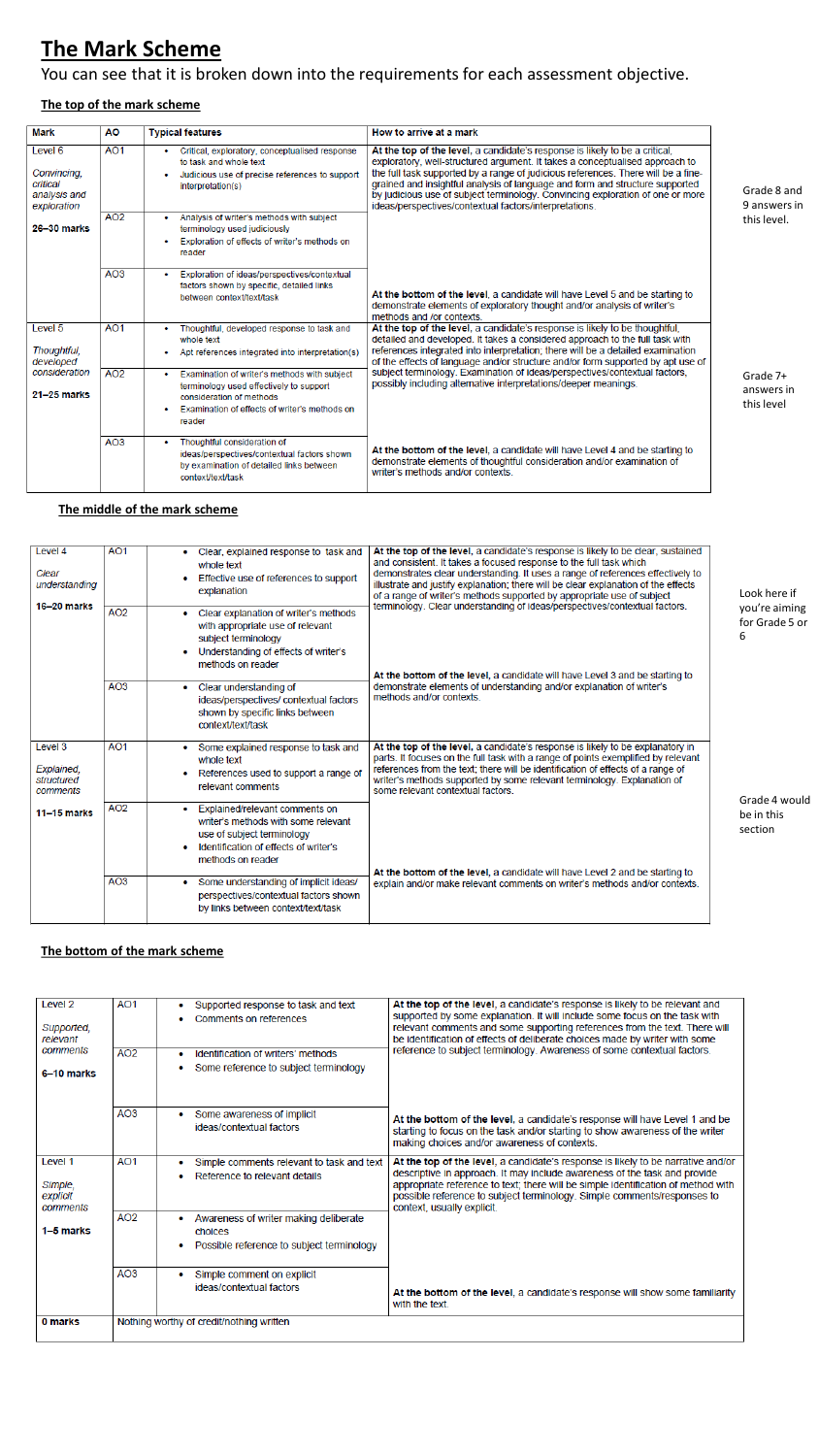# **Model Answers**

1) On the next page is a model of how to approach the extract in the exam. The model shows you how to pick out quotes and create a small plan for your answer focusing on brining in context and references to the wider novel.

*Task: Using the model as inspiration, pick a couple of exam questions from the end of this booklet. Read the exam questions and make your own annotations/ plan just like you can see in the model.* 

2) The next few pages will show you some model answers. The first is a good example and the second is a better example with annotations to show you how it has been improved.

## *Task: Having read the 'good' and 'better' examples, write your own analysis of one of the quotes in the annotated extract (not the one the model answer covers) and see if you can use the model to help you write a great paragraph which contains all 3 AOs.*

3) The last model is a full exam style answer which would score at the top end of the mark scheme: it's called the 7+ model answer. Read it and make some notes for yourself on why it is a successful answer.

*Task: Write an exam style answer. Have the 7+ model in front of you and use it to help you structure your answer. See if you can follow what the models have taught you about planning, writing a successful paragraph and then linking all your paragraphs together in a full essay.*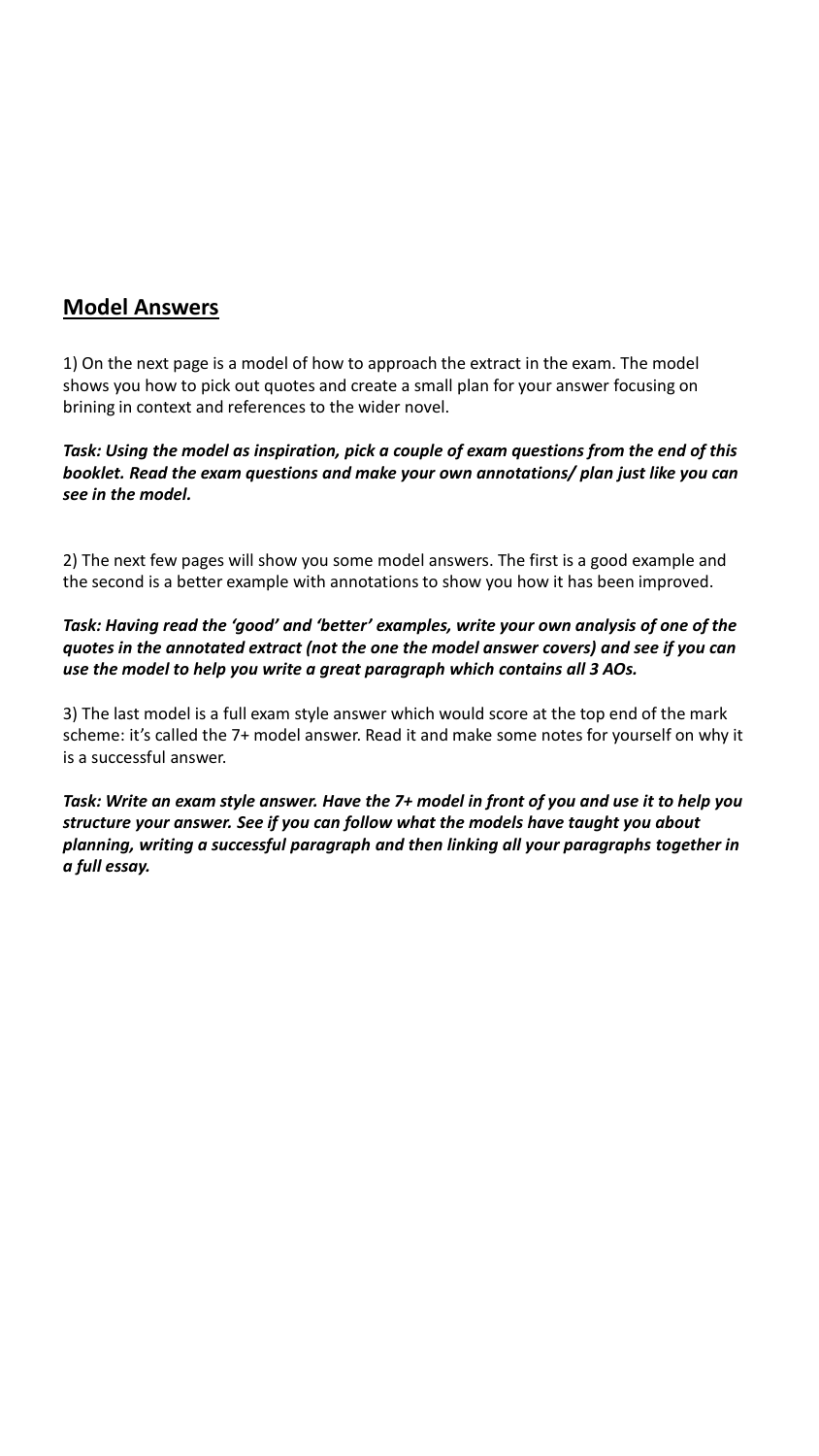**This extract is from Chapter 2 and presents Mr Utterson meeting Mr Hyde. Read the extract and answer the question that follows.**

Mr. Utterson stepped out and touched him on the shoulder as he passed. "Mr. Hyde, I think?"

**Mr. Hyde shrank back with a hissing intake of the breath. But his fear was only momentary;** and though he did not look the lawyer in the face, he answered coolly enough: "That is my name. What do you want?" "I see you are going in," returned the lawyer. "I am an old friend of Dr. Jekyll's—Mr. Utterson of Gaunt

Street—you must have heard of my name; and meeting you so conveniently, I thought you might admit me." "You will not find Dr. Jekyll; he is from home," replied

**Mr. Hyde, blowing in the key. And then suddenly, but still without looking up, "How did you know me?"** he asked.

"On your side," said Mr. Utterson "will you do me a favour?"

"With pleasure," replied the other. "What shall it be?" "Will you let me see your face?" asked the lawyer.

Mr. Hyde appeared to hesitate, and then, as if upon some sudden reflection, fronted about with an air of defiance; and the pair stared at each other pretty fixedly for a few seconds. "Now I shall know you again," said Mr. Utterson. "It may be useful."

"Yes," returned Mr. Hyde, "It is as well we have met; and *à propos*, you should have my address." And he gave a number of a street in Soho.

"Good God!" thought Mr. Utterson, "can he, too, have been thinking of the will?" But he kept his feelings to himself and only grunted in acknowledgment of the address.

"And now," said the other, "how did you know me?"

"By description," was the reply.

"Whose description?"

"We have common friends," said Mr. Utterson.

"Common friends," echoed Mr. Hyde, a little hoarsely. "Who are they?"

"Jekyll, for instance," said the lawyer.

"He never told you," cried Mr. Hyde, with a flush of anger. "I did not think you would have lied."

"Come," said Mr. Utterson, "that is not fitting language."

**The other snarled aloud into a savage laugh; and the next moment, with extraordinary quickness, he had unlocked the door and disappeared into the house.**

**How is Mr Hyde presented in this extract and the novel as a whole?**

**Step 1:** Choose 3 key bits from the extract.

**Step 2:** think about which 3 parts of the wider novel match in with these.

**Step 3**: consider what context might be relevant.

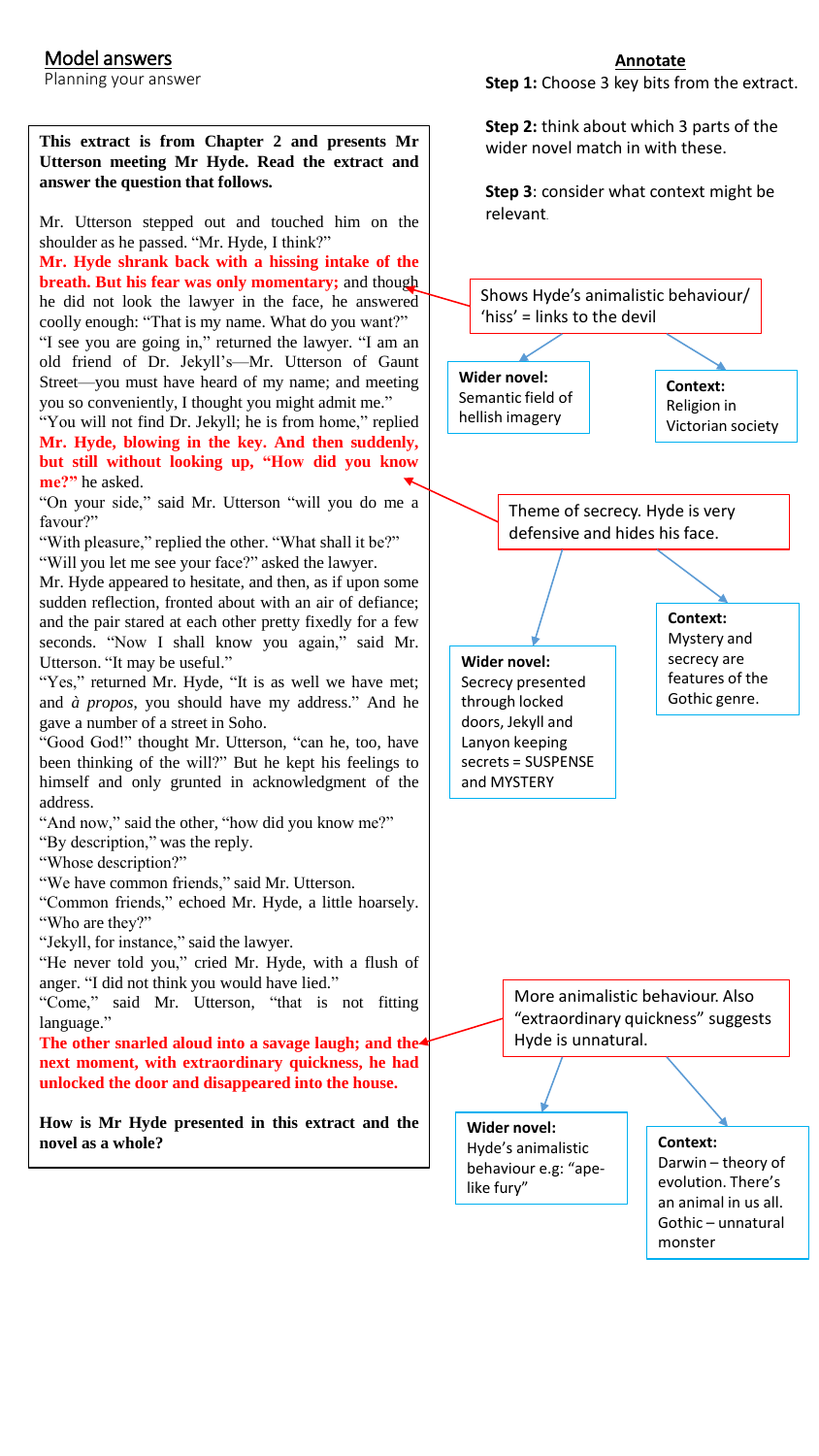## Model Answers

A *good* answer – this is just one paragraph of the 3 we've planned to give you an idea about how to write your paragraphs.

| Mr Hyde is presented as animalistic, for example       | Makes a clear point linking to                                           |
|--------------------------------------------------------|--------------------------------------------------------------------------|
| "Mr. Hyde shrank back with a hissing intake of the     | the question. (AO1)                                                      |
| breath. But his fear was only momentary;" This         | Includes a relevant quote from the<br>extract to support the point (AO1) |
| reveals that Mr Hyde felt "fear" and his reaction to   |                                                                          |
| it was to hiss and shrink away like a frightened       |                                                                          |
| animal. The writer's intention could be to present     |                                                                          |
| Mr Hyde as animalistic in order to suggest his         |                                                                          |
| uncivilised and wild nature which lead him to be a     | Analysis of the effect of the                                            |
| dangerous and uncontrollable character.                | quote (AO2)                                                              |
| Furthermore, the writer's use of the word "hissing"    | Zooming in on a key word from the                                        |
| presents Mr Hyde as more like an animal than a         | quote to analyse in greater detail<br>(AO2)                              |
| human, which is similar to his presentation            |                                                                          |
| throughout the rest of the novel where he is           |                                                                          |
| described using animalistic imagery such as "ape-      | Relevant link to the rest of<br>the novel (AO1)                          |
| like". In the Victorian period, this presentation of   |                                                                          |
| Hyde would be very frightening to the reader           |                                                                          |
| because the concept of evolution was very new and      |                                                                          |
| distressing to them; Darwin's theory forced            |                                                                          |
| Victorians to confront the idea that we all had the    | Mention of relevant context which<br>supports the point (AO3)            |
| potential to be wild and uncivilised within us, and    |                                                                          |
| this novel uses that unpleasant concept to create      |                                                                          |
| fear about the possibilities if that wild side were to |                                                                          |
| become prominent.                                      |                                                                          |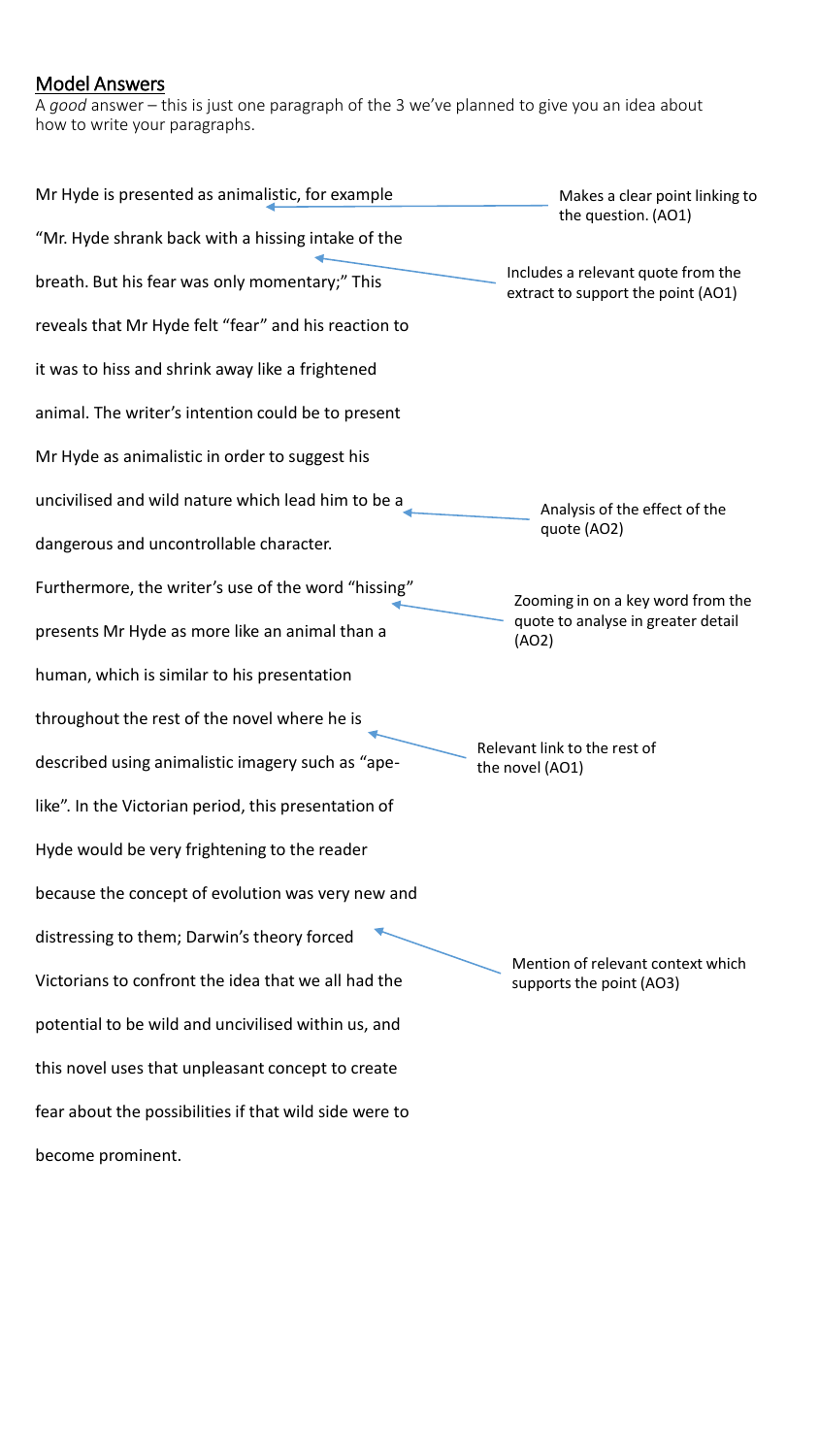## Model Answers

A *better* answer – this is just one paragraph of the 3 we've planned to give you an idea about how to write your paragraphs.

The annotations in RED explain why it's better.

Mr Hyde is presented as animalistic and the embodiment of evil, for example "Mr. Hyde shrank back with a hissing intake of the breath. But his fear was only momentary;" This reveals that Mr Hyde felt "fear" and his reaction to it was to hiss and shrink away like a frightened animal. The writer's intention could be to present Mr Hyde as animalistic in order to suggest his uncivilised and wild nature which lead him to be a dangerous and uncontrollable character. In the Victorian period, this presentation of Hyde would be very frightening to the reader because the concept of evolution was very new and distressing to them; Darwin's theory forced Victorians to confront the idea that we all had the potential to be wild and uncivilised within us, and this novel uses that unpleasant concept to create fear about the possibilities if that wild side were to become prominent. Furthermore, the **verb** "hissing" is not just animalistic, but has connotations of snakes in particular which are often associated with the devil; this suggests that Mr Hyde is being presented as devilish and evil. In the novel as a whole, Stevenson uses a **semantic field** of hellish/devil imagery to present Mr Hyde such as: "Satan's signature" and the **simile** "really like Satan" which supports the interpretation of Hyde as an evil character as well as an uncivilised, animalistic one. In the Victorian period, this presentation of Hyde would be very frightening to the reader because they were a highly religious society who sincerely viewed the devil as something to be frightened of. A clear point linking to the question (AO1) BUT it has two interpretations of this quote. Includes a relevant quote from the extract to support the point (AO1) Mention of relevant context which supports the point (AO3) BUT it's woven in to support the analysis and explain the effect, rather than just 'bolted on' at the end. Analysis of the effect of the quote (AO2) Zooming in on a key word from the quote (AO2) BUT uses specific subject terminology to identify words and techniques. ALSO much more detailed analysis of the word to give an additional interpretation of the quote. Relevant link to the rest of the novel (AO1) BUT also using quotes and relevant subject terminology (AO2) and linking the analysis of the extract quote with analysis of language from the rest of the book. A second example of relevant context which supports the point (AO3)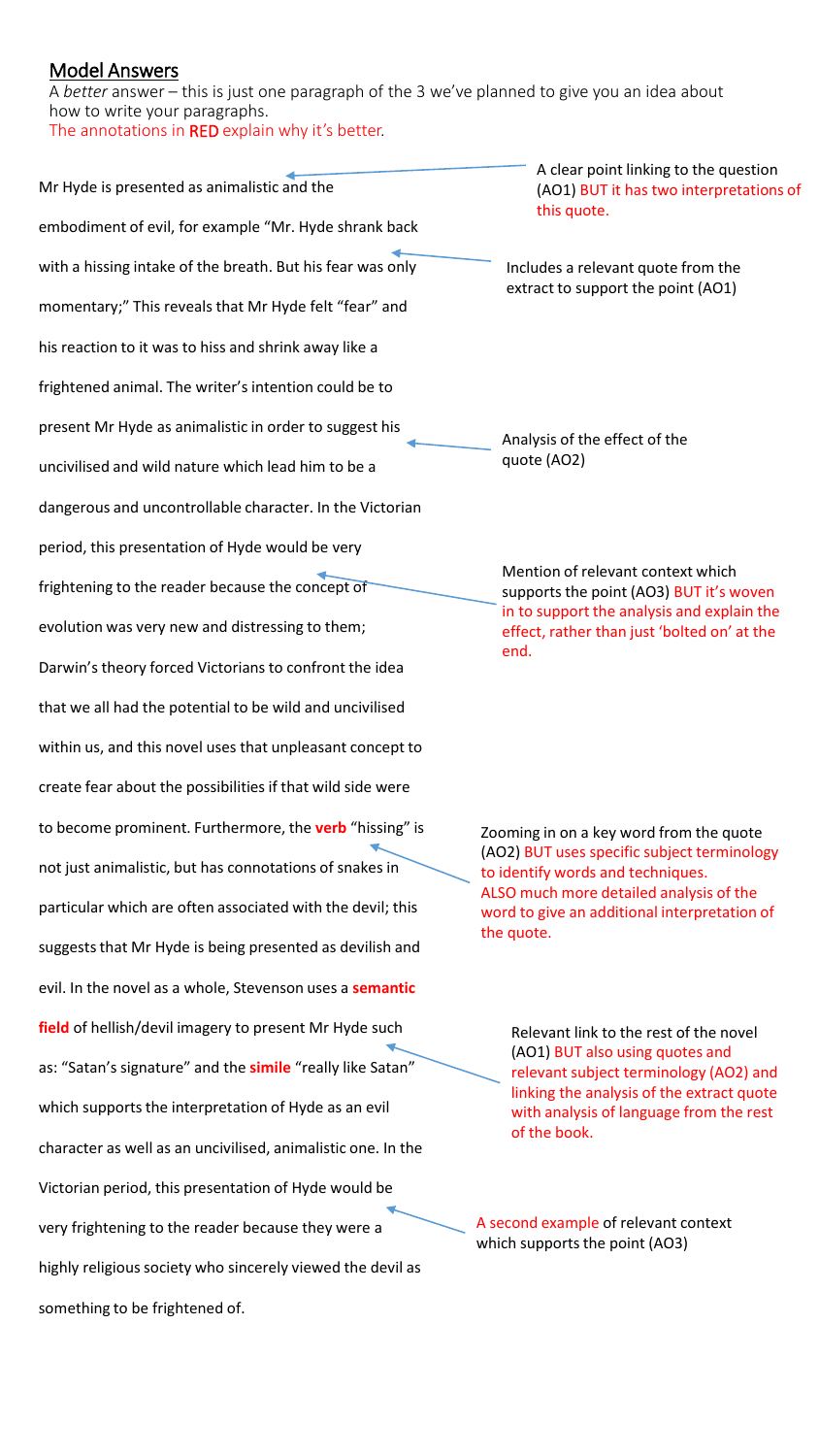# Model answers

How to get from good to better

## **Planning is really important to improve your answer because:**

- You can put your points/paragraphs into a logical order so your answer flows from one point to the next with a sense of purpose and direction
- You can come up with good links to the rest of the novel whilst also checking that you're not always re-using the same links
- It reminds you to plan in what context you'll talk about to make sure there's lots of context (AO3 in your answer – people often forget AO3!)

| A good answer                                                                                                                                                                                                                                                                                                                                                    | A better answer                                                                                                                                                                                                                                                                                                                                                                                                                                                                                                             |
|------------------------------------------------------------------------------------------------------------------------------------------------------------------------------------------------------------------------------------------------------------------------------------------------------------------------------------------------------------------|-----------------------------------------------------------------------------------------------------------------------------------------------------------------------------------------------------------------------------------------------------------------------------------------------------------------------------------------------------------------------------------------------------------------------------------------------------------------------------------------------------------------------------|
| Has clear points that link to the question<br>(AO1)<br>Uses relevant quotes from the extract to<br>$\bullet$<br>support points (AO1)<br>Explains the meaning of quotes (AO2)<br>Explains the writer's intended effect on the<br>reader (AO2)<br>Zooms in on a key word in the quote (AO2)<br>Mentions relevant context that links to the<br>point and quote (AO3 | Has points which link to the question<br>which make more deep or detailed<br>comments such as two levels of<br>interpretation (AO1)<br>Writes in more detail about the effect of<br>quotes (AO2)<br>Weaves the relevant context in to the<br>analysis rather than 'bolting it on' at the<br>end of the paragraph (AO3)<br>Uses accurate, specific subject terminology<br>to identify language features (AO2)<br>Explores multiple interpretations of a<br>quote (AO2)<br>Has multiple examples of relevant context<br>(AO3) |

## **Should I include an introduction and a conclusion?**

- You don't have to, especially if you're worried about the time constraints of the exam
- However, yes if you have time because these can add structure and direction to your answer
- In the introduction you can list the 3 main points (from your 3 paragraphs) showing how they all link together to answer the exam question
- In the conclusion you can reflect on what the writer was trying to do and what your analysis has shown you – this should all relate back to the exam question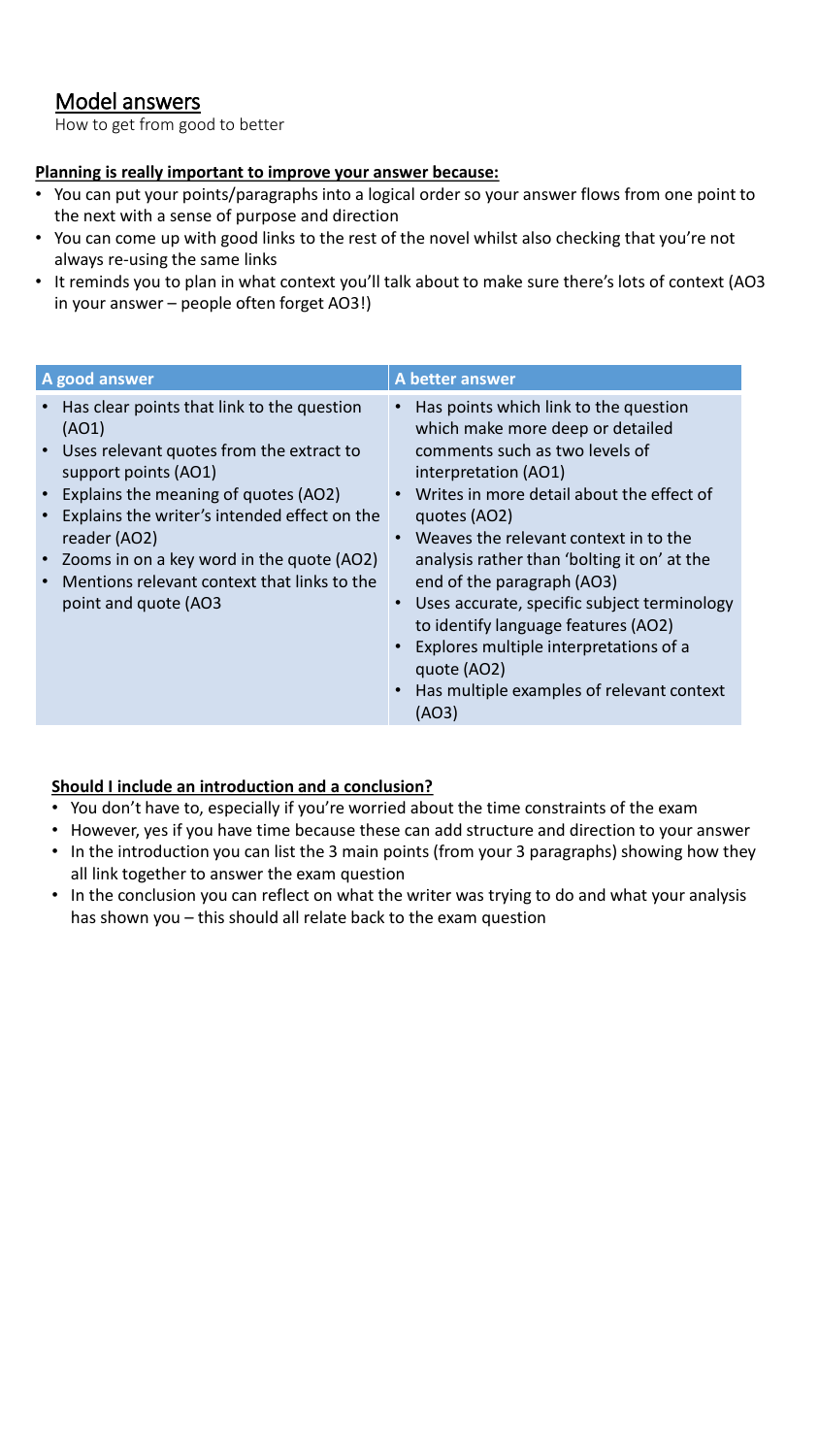# Model Answers

A grade 7+ answer

In the novel, Stevenson presents Hyde as a frightening Gothic monster. As a creation of science Hyde is frightening because he represents the potential danger of science the Victorian period; whilst as part of Dr Jekyll Hy

Firstly in this extract, Mr Hyde is presented as animalistic and the embodiment of evil, when he<br>"shrank back with a hissing intake of the breath. But his fear was only momentary;" This reveals<br>that Mr Hyde felt "fear" and

Secondly in this extract, Hyde is presented as a secretive and mysterious character which aligns<br>him with the gothic genre. For example, "Mr. Hyde, blowing in the key. And then suddenly,<br>but still without looking up, "How

Hydé's animalistic and violent presentation in both the extract and wider text further present and the next moment, with extract describes how Hyde "snarled aloud into a savage laugh, and the next moment, with extraordinar

To conclude, Hyde is presented as an extremely frightening character through the use of animalistic imagery, hellish imagery and his portrayal as a gothic monster. Stevenson makes Hyde particularly frightening by incorpora

Intro outlines the main ideas to be discussed (3 points (AO1), main context areas(AO3))

Points are organised chronologically through the extract.

Context (AO3) covers genre as well as time period

The point links to the previous paragraph – it seems like a coherent, building argument rather than random paragraphs

Context (AO3) and language analysis (AO2) are woven in throughout the analysis

A conclusion is used to link the points together and sum up the answer to the question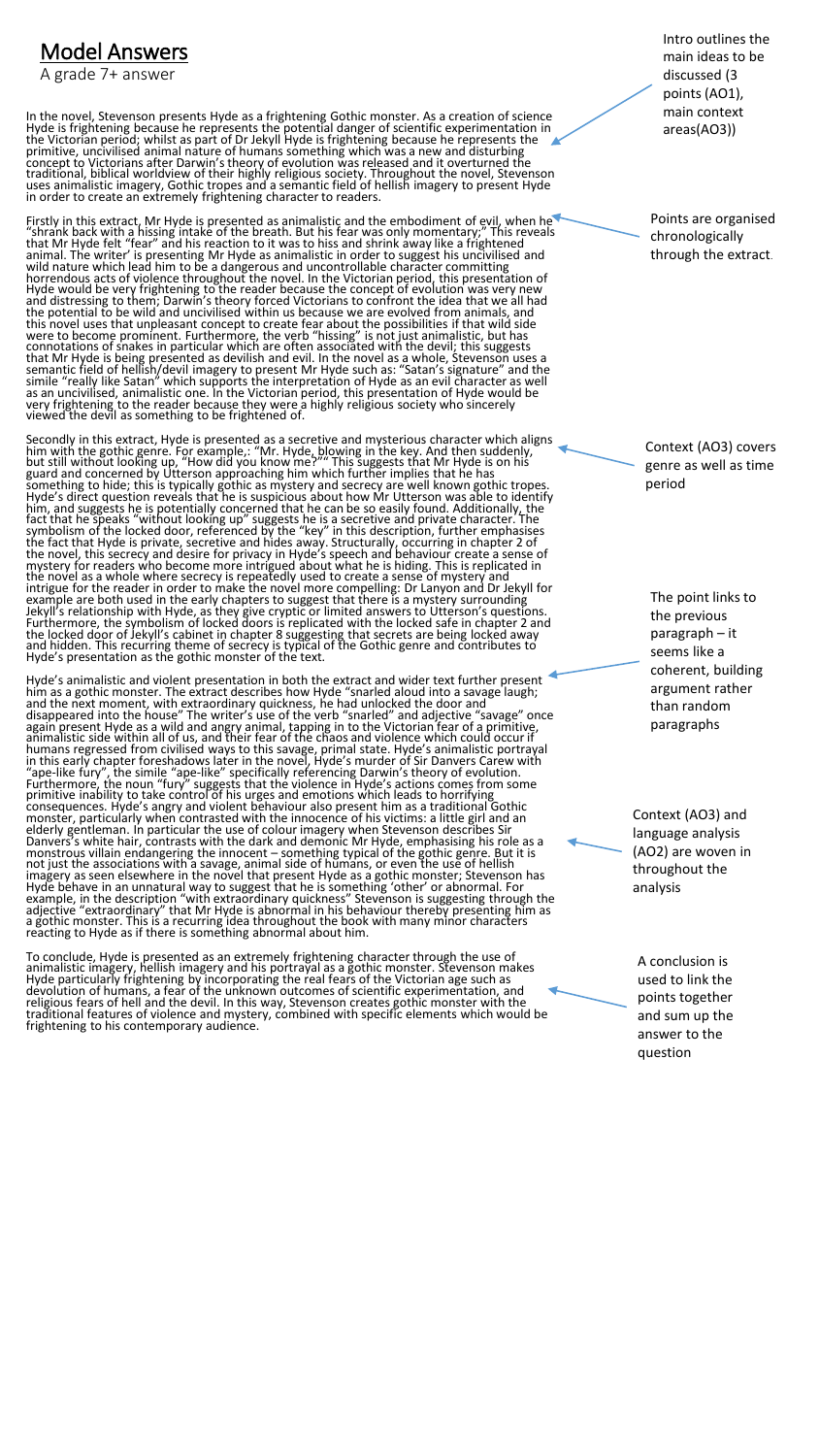# **Questions on characters**

## **Dr Jekyll**

## **Read the following extract from 'Dr Jekyll and Mr Hyde'. It comes from the final chapter and is part of Dr Jekyll's confession.**

I chose the better part and was found wanting in the strength to keep to it.

Yes, I preferred the elderly and discontented doctor, surrounded by friends and cherishing honest hopes; and bade a resolute farewell to the liberty, the comparative youth, the light step, leaping impulses and secret pleasures, that I had enjoyed in the disguise of Hyde. I made this choice perhaps with some unconscious reservation, for I neither gave up the house in Soho, nor destroyed the clothes of Edward Hyde, which still lay ready in my cabinet. For two months, however, I was true to my determination; for two months, I led a life of such severity as I had never before attained to, and enjoyed the compensations of an approving conscience. But time began at last to obliterate the freshness of my alarm; the praises of conscience began to grow into a thing of course; I began to be tortured with throes and longings, as of Hyde struggling after freedom; and at last, in an hour of moral weakness, I once again compounded and swallowed the transforming draught.

I do not suppose that, when a drunkard reasons with himself upon his vice, he is once out of five hundred times affected by the dangers that he runs through his brutish, physical insensibility; neither had I, long as I had considered my position, made enough allowance for the complete moral insensibility and insensate readiness to evil, which were the leading characters of Edward Hyde. Yet it was by these that I was punished. My devil had been long caged, he came out roaring.

**In this extract, and the novel as a whole, how does the writer present the character Dr Jekyll?** 

#### **Mr Hyde**

#### **Read the following extract. It is from Chapter 4 where Mr Hyde murders Sir Danvers Carew.**

And as she so sat she became aware of an aged beautiful gentleman with white hair, drawing near along the lane; and advancing to meet him, another and very small gentleman, to whom at first she paid less attention. When they had come within speech (which was just under the maid's eyes) the older man bowed and accosted the other with a very pretty manner of politeness. It did not seem as if the subject of his address were of great importance; indeed, from his pointing, it some times appeared as if he were only inquiring his way; but the moon shone on his face as he spoke, and the girl was pleased to watch it, it seemed to breathe such an innocent and old-world kindness of disposition, yet with something high too, as of a wellfounded self-content. Presently her eye wandered to the other, and she was surprised to recognise in him a certain Mr. Hyde, who had once visited her master and for whom she had conceived a dislike. He had in his hand a heavy cane, with which he was trifling; but he answered never a word, and seemed to listen with an ill-contained impatience. And then all of a sudden he broke out in a great flame of anger, stamping with his foot, brandishing the cane, and carrying on (as the maid described it) like a madman. The old gentleman took a step back, with the air of one very much surprised and a trifle hurt; and at that Mr. Hyde broke out of all bounds and clubbed him to the earth. And next moment, with ape-like fury, he was trampling his victim under foot and hailing down a storm of blows, under which the bones were audibly shattered and the body jumped upon the roadway. At the horror of these sights and sounds, the maid fainted.

**In this extract, and the novel as a whole, how does the writer present Mr Hyde?**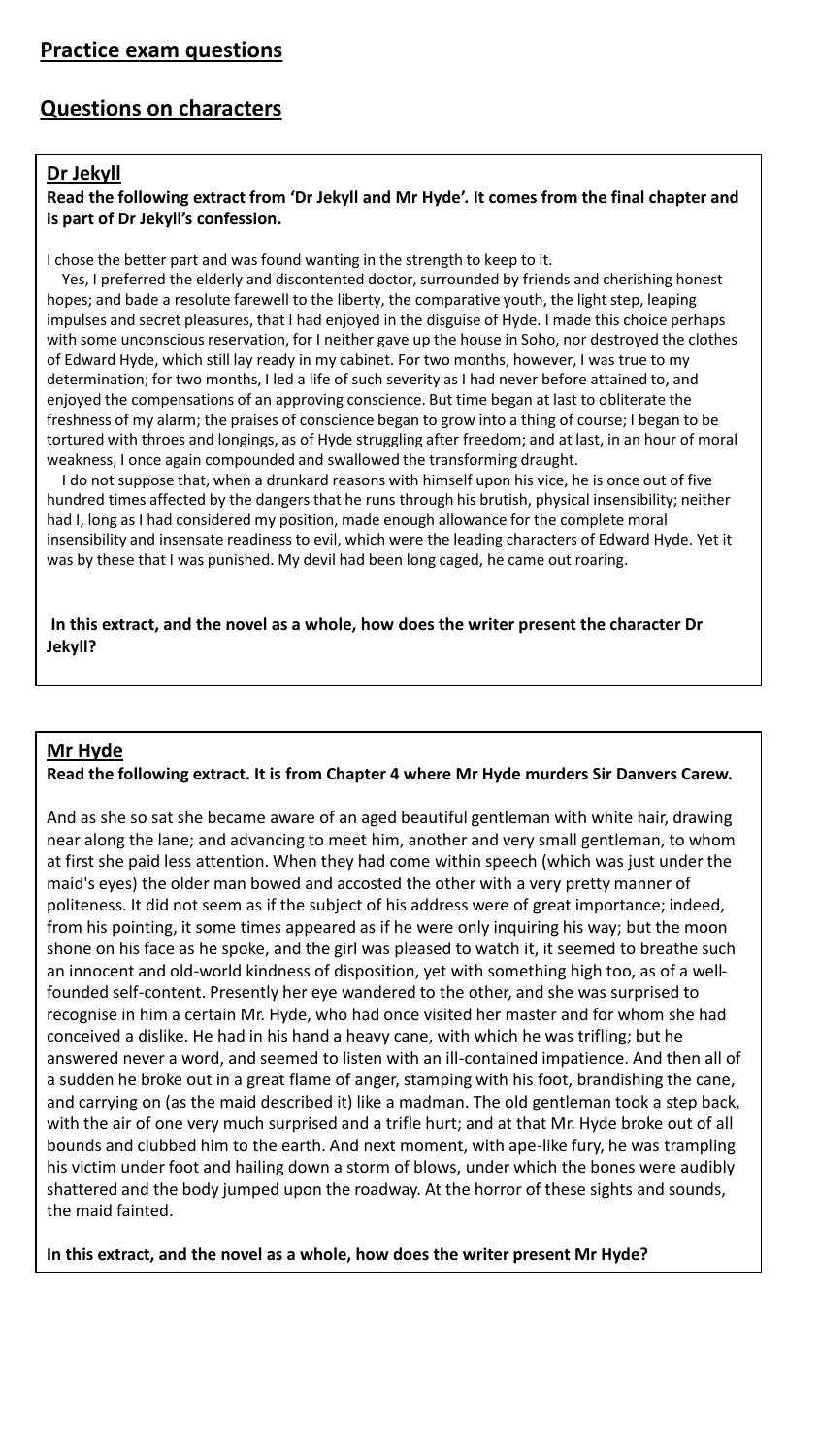# **Questions on characters**

## **Dr Lanyon**

## **Read the following extract from 'Dr Jekyll and Mr Hyde'. It comes from Chapter 6 when Lanyon has taken to his sickbed.**

when he came in, he was shocked at the change which had taken place in the doctor's appearance. He had his death-warrant written legibly upon his face. The rosy man had grown pale; his flesh had fallen away; he was visibly balder and older; and yet it was not so much these tokens of a swift physical decay that arrested the lawyer's notice, as a look in the eye and quality of manner that seemed to testify to some deep-seated terror of the mind. It was unlikely that the doctor should fear death; and yet that was what Utterson was tempted to suspect. "Yes," he thought; "he is a doctor, he must know his own state and that his days are counted; and the knowledge is more than he can bear." And yet when Utterson remarked on his ill looks, it was with an air of great firmness that Lanyon declared himself a doomed man.

"I have had a shock," he said, "and I shall never recover. It is a question of weeks. Well, life has been pleasant; I liked it; yes, sir, I used to like it. I sometimes think if we knew all, we should be more glad to get away."

"Jekyll is ill, too," observed Utterson. "Have you seen him?"

But Lanyon's face changed, and he held up a trembling hand. "I wish to see or hear no more of Dr. Jekyll," he said in a loud, unsteady voice. "I am quite done with that person; and I beg that you will spare me any allusion to one whom I regard as dead."

"Tut, tut!" said Mr. Utterson; and then after a considerable pause, "Can't I do anything?" he inquired. "We are three very old friends, Lanyon; we shall not live to make others."

"Nothing can be done," returned Lanyon; "ask himself."

"He will not see me," said the lawyer.

"I am not surprised at that," was the reply. "Some day, Utterson, after I am dead, you may perhaps come to learn the right and wrong of this. I cannot tell you. And in the meantime, if you can sit and talk with me of other things, for God's sake, stay and do so; but if you cannot keep clear of this accursed topic, then in God's name, go, for I cannot bear it."

**In this extract, and the novel as a whole, how does the writer present the character Dr Lanyon?**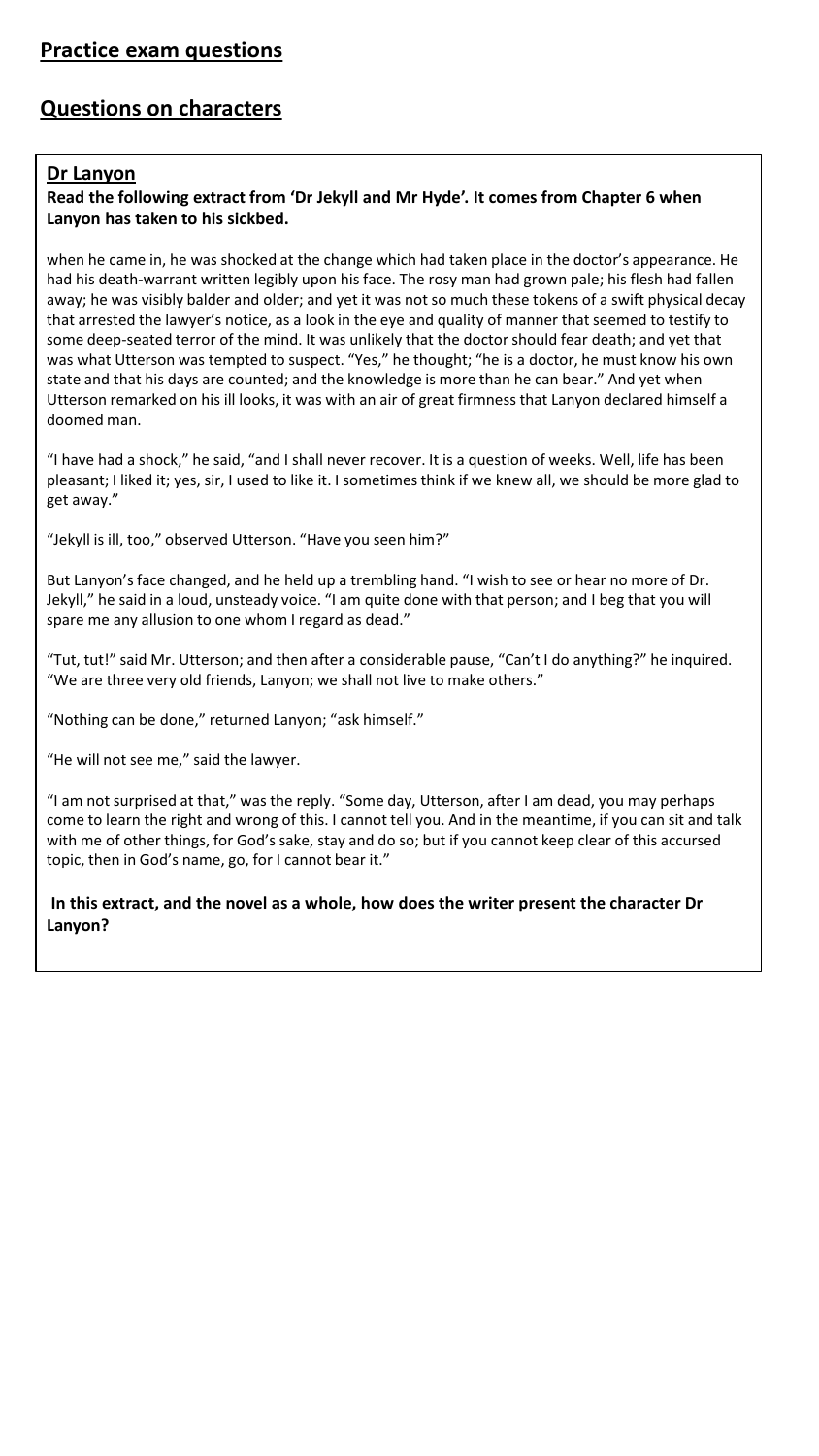# **Questions on characters**

## **Mr Utterson**

## **Read the following extract from 'Dr Jekyll and Mr Hyde'. It comes from Chapter 1 where Mr Utterson is first described.**

Mr. Utterson the lawyer was a man of a rugged countenance that was never lighted by a smile; cold, scanty and embarrassed in discourse; backward in sentiment; lean, long, dusty, dreary and yet somehow lovable. At friendly meetings, and when the wine was to his taste, something eminently human beaconed from his eye; something indeed which never found its way into his talk, but which spoke not only in these silent symbols of the after-dinner face, but more often and loudly in the acts of his life. He was austere with himself; drank gin when he was alone, to mortify a taste for vintages; and though he enjoyed the theatre, had not crossed the doors of one for twenty years. But he had an approved tolerance for others; sometimes wondering, almost with envy, at the high pressure of spirits involved in their misdeeds; and in any extremity inclined to help rather than to reprove. "I incline to Cain's heresy," he used to say quaintly: "I let my brother go to the devil in his own way." In this character, it was frequently his fortune to be the last reputable acquaintance and the last good influence in the lives of downgoing men. And to such as these, so long as they came about his chambers, he never marked a shade of change in his demeanour.

No doubt the feat was easy to Mr. Utterson; for he was undemonstrative at the best, and even his friendship seemed to be founded in a similar catholicity of good-nature. It is the mark of a modest man to accept his friendly circle ready-made from the hands of opportunity; and that was the lawyer's way. His friends were those of his own blood or those whom he had known the longest; his affections, like ivy, were the growth of time, they implied no aptness in the object. Hence, no doubt the bond that united him to Mr. Richard Enfield, his distant kinsman, the well-known man about town. It was a nut to crack for many, what these two could see in each other, or what subject they could find in common. It was reported by those who encountered them in their Sunday walks, that they said nothing, looked singularly dull and would hail with obvious relief the appearance of a friend. For all that, the two men put the greatest store by these excursions, counted them the chief jewel of each week, and not only set aside occasions of pleasure, but even resisted the calls of business, that they might enjoy them uninterrupted

**In this extract, and the novel as a whole, how does the writer present the character Mr Utterson?**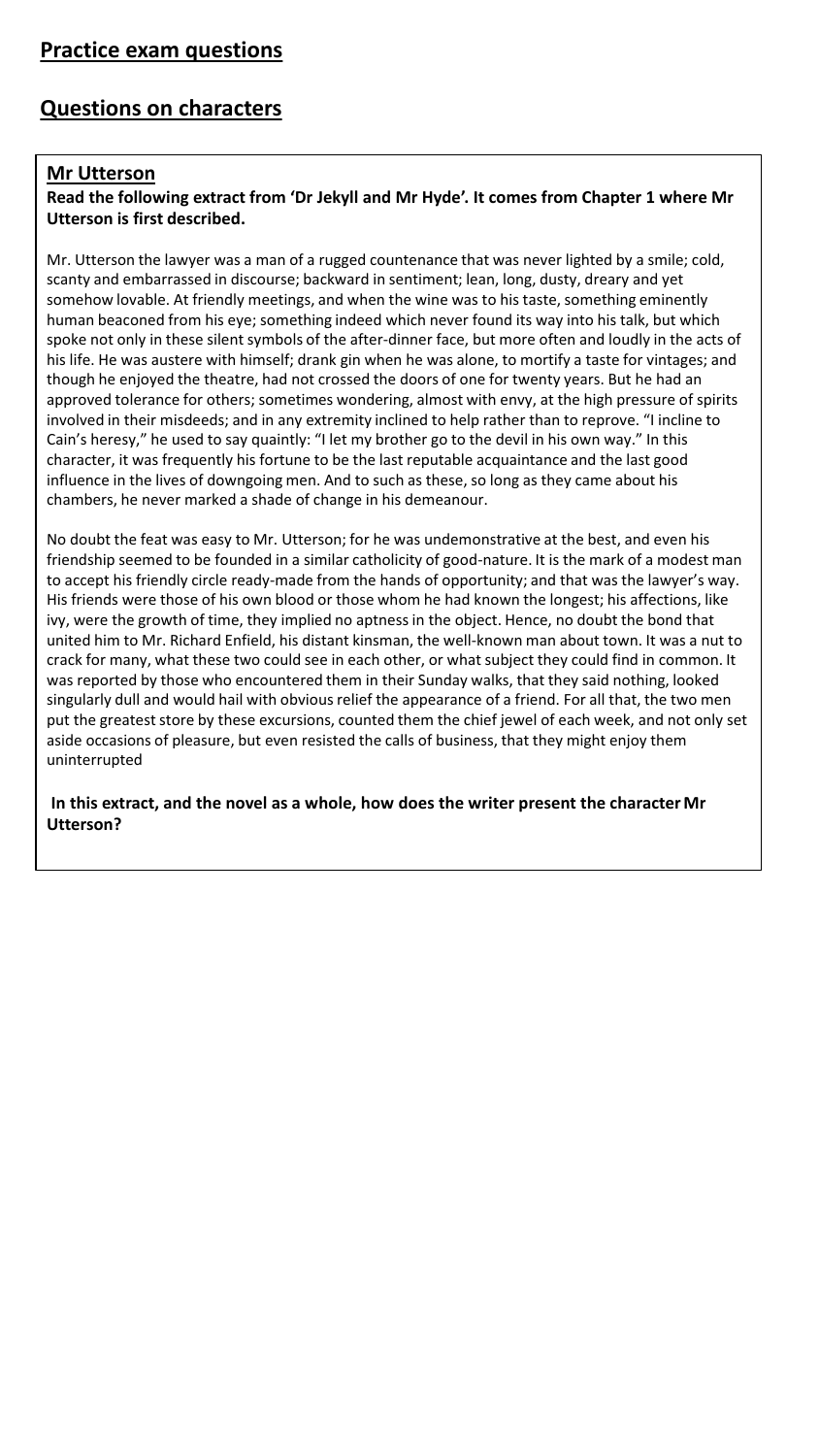#### **Science**

### **Read the following extract from 'Dr Jekyll and Mr Hyde'. It comes from Chapter 9 'Dr Lanyon's Narrative' and describes his encounter with Mr Hyde.**

He thanked me with a smiling nod, measured out a few minims of the red tincture and added one of the powders. The mixture, which was at first of a reddish hue, began, in proportion as the crystals melted, to brighten in colour, to effervesce audibly, and to throw off small fumes of vapour. Suddenly and at the same moment, the ebullition ceased and the compound changed to a dark purple, which faded again more slowly to a watery green. My visitor, who had watched these metamorphoses with a keen eye, smiled, set down the glass upon the table, and then turned and looked upon me with an air of scrutiny.

"And now," said he, "to settle what remains. Will you be wise? will you be guided? will you suffer me to take this glass in my hand and to go forth from your house without further parley? or has the greed of curiosity too much command of you? Think before you answer, for it shall be done as you decide. As you decide, you shall be left as you were before, and neither richer nor wiser, unless the sense of service rendered to a man in mortal distress may be counted as a kind of riches of the soul. Or, if you shall so prefer to choose, a new province of knowledge and new avenues to fame and power shall be laid open to you, here, in this room, upon the instant; and your sight shall be blasted by a prodigy to stagger the unbelief of Satan."

"Sir," said I, affecting a coolness that I was far from truly possessing, "you speak enigmas, and you will perhaps not wonder that I hear you with no very strong impression of belief. But I have gone too far in the way of inexplicable services to pause before I see the end."

"It is well," replied my visitor. "Lanyon, you remember your vows: what follows is under the seal of our profession. And now, you who have so long been bound to the most narrow and material views, you who have denied the virtue of transcendental medicine, you who have derided your superiors- behold!"

He put the glass to his lips and drank at one gulp. A cry followed; he reeled, staggered, clutched at the table and held on, staring with injected eyes, gasping with open mouth; and as I looked there came, I thought, a change--he seemed to swell-- his face became suddenly black and the features seemed to melt and alter--and the next moment, I had sprung to my feet and leaped back against the wall, my arms raised to shield me from that prodigy, my mind submerged in terror.

"O God!" I screamed, and "O God!" again and again; for there before my eyes--pale and shaken, and half fainting, and groping before him with his hands, like a man restored from death--there stood Henry Jekyll!

#### **In this extract, and the novel as a whole, how does the writer present the theme of science?**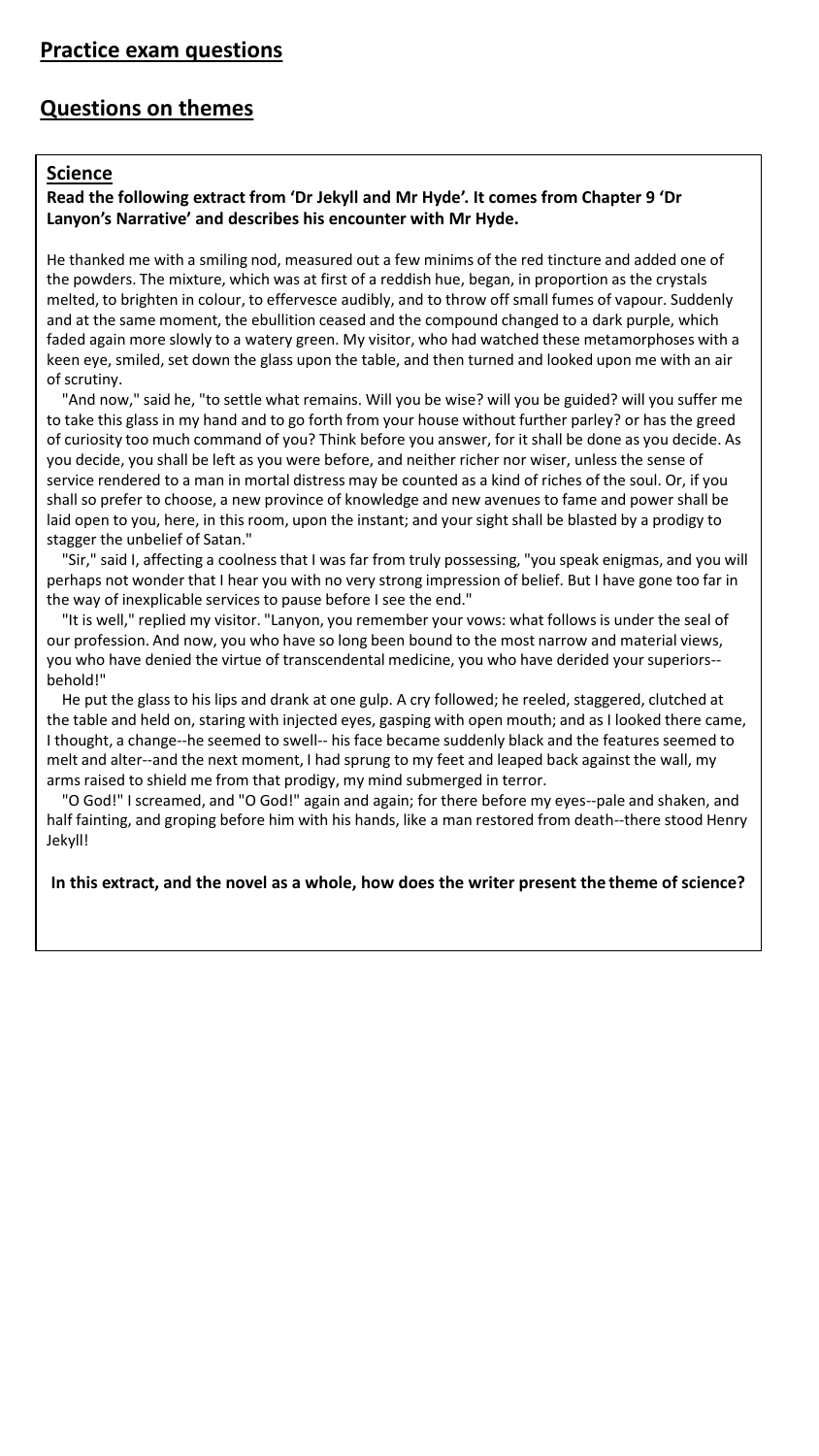## **The Gothic Genre**

## **Read the following extract from 'Dr Jekyll and Mr Hyde'. It comes from Chapter 1 and gives Mr Enfield's description of Mr Hyde.**

"Well, it was this way," returned Mr. Enfield: "I was coming home from some place at the end of the world, about three o'clock of a black winter morning, and my way lay through a part of town where there was literally nothing to be seen but lamps. Street after street and all the folks asleep—street after street, all lighted up as if for a procession and all as empty as a church—till at last I got into that state of mind when a man listens and listens and begins to long for the sight of a policeman. All at once, I saw two figures: one a little man who was stumping along eastward at a good walk, and the other a girl of maybe eight or ten who was running as hard as she was able down a cross street. Well, sir, the two ran into one another naturally enough at the corner; and then came the horrible part of the thing; for the man trampled calmly over the child's body and left her screaming on the ground. It sounds nothing to hear, but it was hellish to see. It wasn't like a man; it was like some damned Juggernaut. I gave a few halloa, took to my heels, collared my gentleman, and brought him back to where there was already quite a group about the screaming child. He was perfectly cool and made no resistance, but gave me one look, so ugly that it brought out the sweat on me like running. The people who had turned out were the girl's own family; and pretty soon, the doctor, for whom she had been sent put in his appearance. Well, the child was not much the worse, more frightened, according to the sawbones; and there you might have supposed would be an end to it. But there was one curious circumstance. I had taken a loathing to my gentleman at first sight. So had the child's family, which was only natural. But the doctor's case was what struck me. He was the usual cut and dry apothecary, of no particular age and colour, with a strong Edinburgh accent and about as emotional as a bagpipe. Well, sir, he was like the rest of us; every time he looked at my prisoner, I saw that sawbones turn sick and white with the desire to kill him. I knew what was in his mind, just as he knew what was in mine; and killing being out of the question, we did the next best. We told the man we could and would make such a scandal out of this as should make his name stink from one end of London to the other. If he had any friends or any credit, we undertook that he should lose them. And all the time, as we were pitching it in red hot, we were keeping the women off him as best we could for they were as wild as harpies. I never saw a circle of such hateful faces; and there was the man in the middle, with a kind of black sneering coolness frightened too, I could see that—but carrying it off, sir, really like Satan. 'If you choose to make capital out of this accident,' said he, 'I am naturally helpless. No gentleman but wishes to avoid a scene,' says he. 'Name your figure.' Well, we screwed him up to a hundred pounds for the child's family; he would have clearly liked to stick out; but there was something about the lot of us that meant mischief, and at last he struck.

**In this extract, and the novel as a whole, how does the writer use features of the gothic genre to create a frightening atmosphere for the reader?**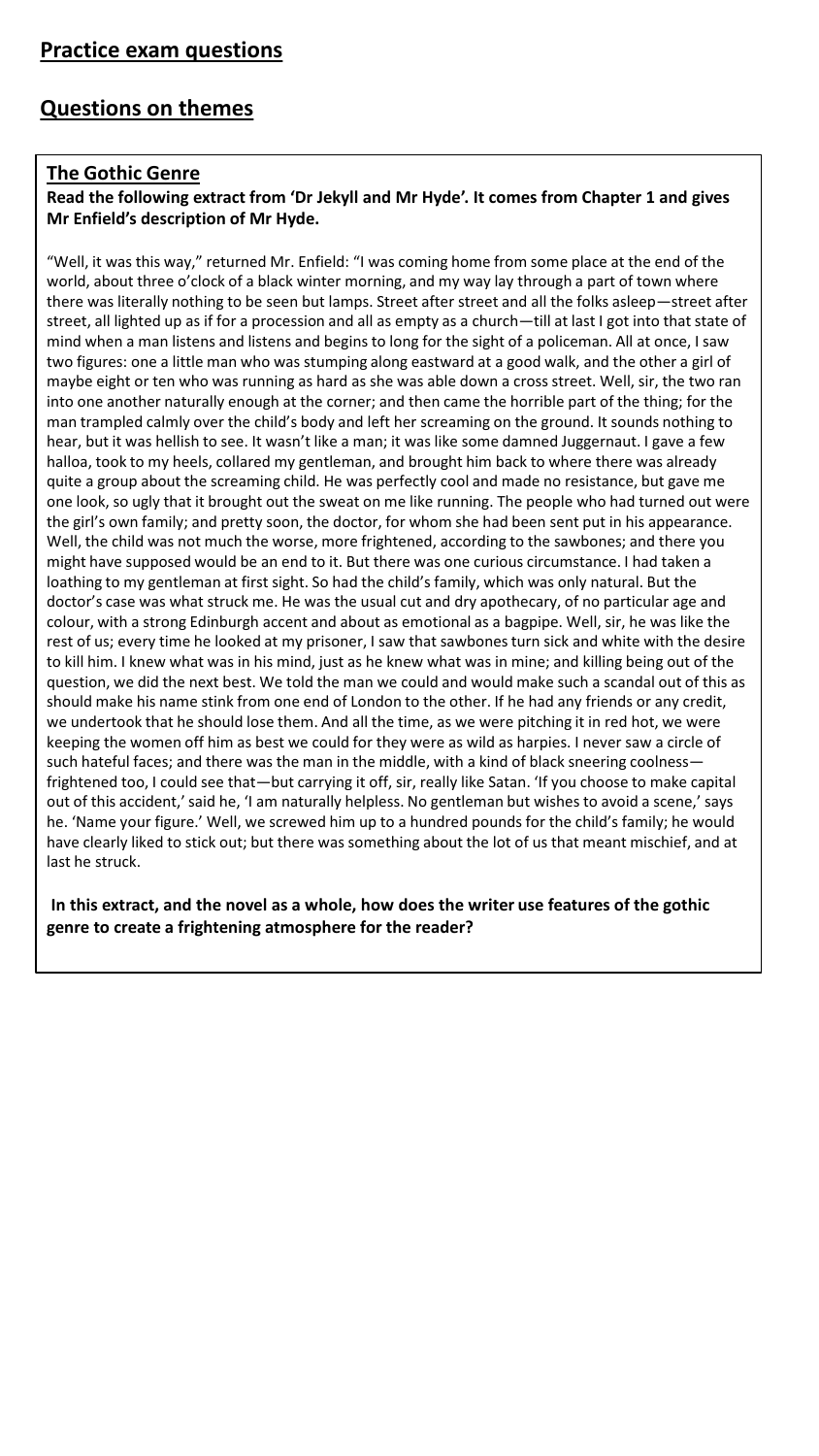## **Violence**

## **Read the following extract from 'Dr Jekyll and Mr Hyde'. It comes from Chapter 4 and presents Mr Hyde's violent actions.**

And as she so sat she became aware of an aged beautiful gentleman with white hair, drawing near along the lane; and advancing to meet him, another and very small gentleman, to whom at first she paid less attention. When they had come within speech (which was just under the maid's eyes) the older man bowed and accosted the other with a very pretty manner of politeness. It did not seem as if the subject of his address were of great importance; indeed, from his pointing, it some times appeared as if he were only inquiring his way; but the moon shone on his face as he spoke, and the girl was pleased to watch it, it seemed to breathe such an innocent and old-world kindness of disposition, yet with something high too, as of a well-founded self-content. Presently her eye wandered to the other, and she was surprised to recognise in him a certain Mr. Hyde, who had once visited her master and for whom she had conceived a dislike. He had in his hand a heavy cane, with which he was trifling; but he answered never a word, and seemed to listen with an ill-contained impatience. And then all of a sudden he broke out in a great flame of anger, stamping with his foot, brandishing the cane, and carrying on (as the maid described it) like a madman. The old gentleman took a step back, with the air of one very much surprised and a trifle hurt; and at that Mr. Hyde broke out of all bounds and clubbed him to the earth. And next moment, with ape-like fury, he was trampling his victim under foot and hailing down a storm of blows, under which the bones were audibly shattered and the body jumped upon the roadway. At the horror of these sights and sounds, the maid fainted.

#### **In this extract, and the novel as a whole, how does the writer present the theme of violence?**

#### **Secrecy**

#### **Read the following extract from 'Dr Jekyll and Mr Hyde'. It comes from Chapter 3 when Utterson questions Dr Jekyll about Mr Hyde.**

"I have been wanting to speak to you, Jekyll," began the latter. "You know that will of yours?"

A close observer might have gathered that the topic was distasteful; but the doctor carried it off gaily. "My poor Utterson," said he, "you are unfortunate in such a client. I never saw a man so distressed as you were by my will; unless it were that hide-bound pedant, Lanyon, at what he called my scientific heresies. O, I know he's a good fellow—you needn't frown—an excellent fellow, and I always mean to see more of him; but a hide-bound pedant for all that; an ignorant, blatant pedant. I was never more disappointed in any man than Lanyon."

"You know I never approved of it," pursued Utterson, ruthlessly disregarding the fresh topic. "My will? Yes, certainly, I know that," said the doctor, a trifle sharply. "You have told me so." "Well, I tell you so again," continued the lawyer. "I have been learning something of young Hyde."

The large handsome face of Dr. Jekyll grew pale to the very lips, and there came a blackness about his eyes. "I do not care to hear more," said he. "This is a matter I thought we had agreed to drop." "What I heard was abominable," said Utterson.

"It can make no change. You do not understand my position," returned the doctor, with a certain incoherency of manner. "I am painfully situated, Utterson; my position is a very strange—a very strange one. It is one of those affairs that cannot be mended by talking."

"Jekyll," said Utterson, "you know me: I am a man to be trusted. Make a clean breast of this in confidence; and I make no doubt I can get you out of it."

"My good Utterson," said the doctor, "this is very good of you, this is downright good of you, and I cannot find words to thank you in. I believe you fully; I would trust you before any man alive, ay, before myself, if I could make the choice; but indeed it isn't what you fancy; it is not as bad as that; and just to put your good heart at rest, I will tell you one thing: the moment I choose, I can be rid of Mr. Hyde. I give you my hand upon that; and I thank you again and again; and I will just add one little word, Utterson, that I'm sure you'll take in good part: this is a private matter, and I beg of you to let it sleep."

**In this extract, and the novel as a whole, how does the writer present the theme of secrecy?**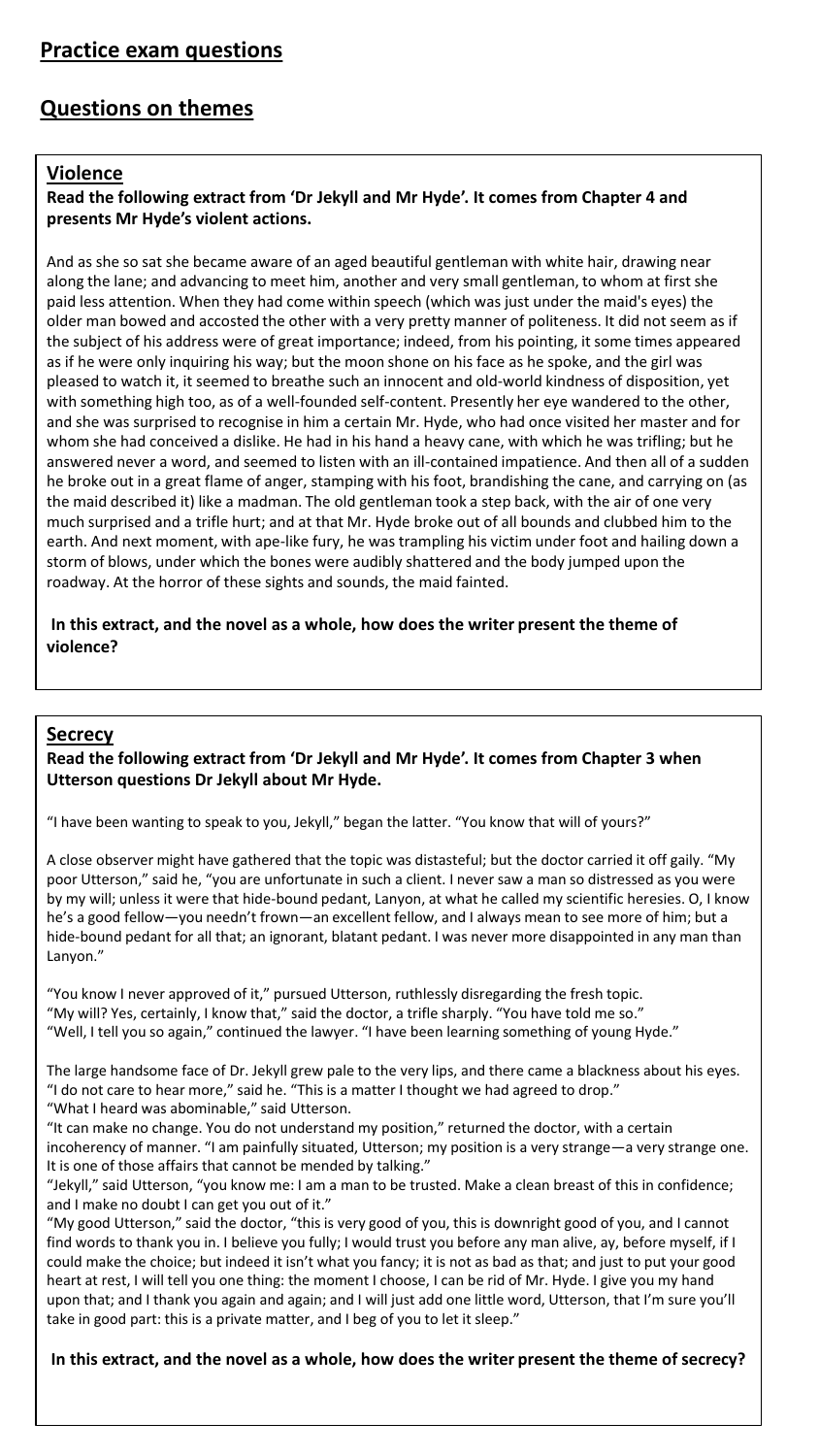## **Duality**

## **Read the following extract from 'Dr Jekyll and Mr Hyde'. It comes from the final Chapter where Dr Jekyll makes his confession.**

I found it hard to reconcile with my imperious desire to carry my head high, and wear a more than commonly grave countenance before the public. Hence it came about that I concealed my pleasures; and that when I reached years of reflection, and began to look round me and take stock of my progress and position in the world, I stood already committed to a profound duplicity of life. Many a man would have even blazoned such irregularities as I was guilty of; but from the high views that I had set before me, I regarded and hid them with an almost morbid sense of shame. It was thus rather the exacting nature of my aspirations than any particular degradation in my faults, that made me what I was, and, with even a deeper trench than in the majority of men, severed in me those provinces of good and ill which divide and compound man's dual nature. In this case, I was driven to reflect deeply and inveterately on that hard law of life, which lies at the root of religion and is one of the most plentiful springs of distress. Though so profound a double-dealer, I was in no sense a hypocrite; both sides of me were in dead earnest; I was no more myself when I laid aside restraint and plunged in shame, than when I laboured, in the eye of day, at the furtherance of knowledge or the relief of sorrow and suffering. And it chanced that the direction of my scientific studies, which led wholly towards the mystic and the transcendental, reacted and shed a strong light on this consciousness of the perennial war among my members. With every day, and from both sides of my intelligence, the moral and the intellectual, I thus drew steadily nearer to that truth, by whose partial discovery I have been doomed to such a dreadful shipwreck: that man is not truly one, but truly two.

**In this extract, and the novel as a whole, how does the writer explore the theme of duality?** 

## **Science and religion**

**Read the following extract from 'Dr Jekyll and Mr Hyde'. It comes from the final Chapter where Dr Jekyll makes his confession.** 

I had learned to dwell with pleasure, as a beloved daydream, on the thought of the separation of these elements. If each, I told myself, could be housed in separate identities, life would be relieved of all that was unbearable; the unjust might go his way, delivered from the aspirations and remorse of his more upright twin; and the just could walk steadfastly and securely on his upward path, doing the good things in which he found his pleasure, and no longer exposed to disgrace and penitence by the hands of this extraneous evil. It was the curse of mankind that these incongruous faggots were thus bound together—that in the agonised womb of consciousness, these polar twins should be continuously struggling. How, then were they dissociated?

I was so far in my reflections when, as I have said, a side light began to shine upon the subject from the laboratory table. I began to perceive more deeply than it has ever yet been stated, the trembling immateriality, the mistlike transience, of this seemingly so solid body in which we walk attired. Certain agents I found to have the power to shake and pluck back that fleshly vestment, even as a wind might toss the curtains of a pavilion. For two good reasons, I will not enter deeply into this scientific branch of my confession. First, because I have been made to learn that the doom and burthen of our life is bound for ever on man's shoulders, and when the attempt is made to cast it off, it but returns upon us with more unfamiliar and more awful pressure. Second, because, as my narrative will make, alas! too evident, my discoveries were incomplete. Enough then, that I not only recognised my natural body from the mere aura and effulgence of certain of the powers that made up my spirit, but managed to compound a drug by which these powers should be dethroned from their supremacy, and a second form and countenance substituted, none the less natural to me because they were the expression, and bore the stamp of lower elements in my soul.

**In this extract, and the novel as a whole, how does the writer explore the conflict between science and religion?**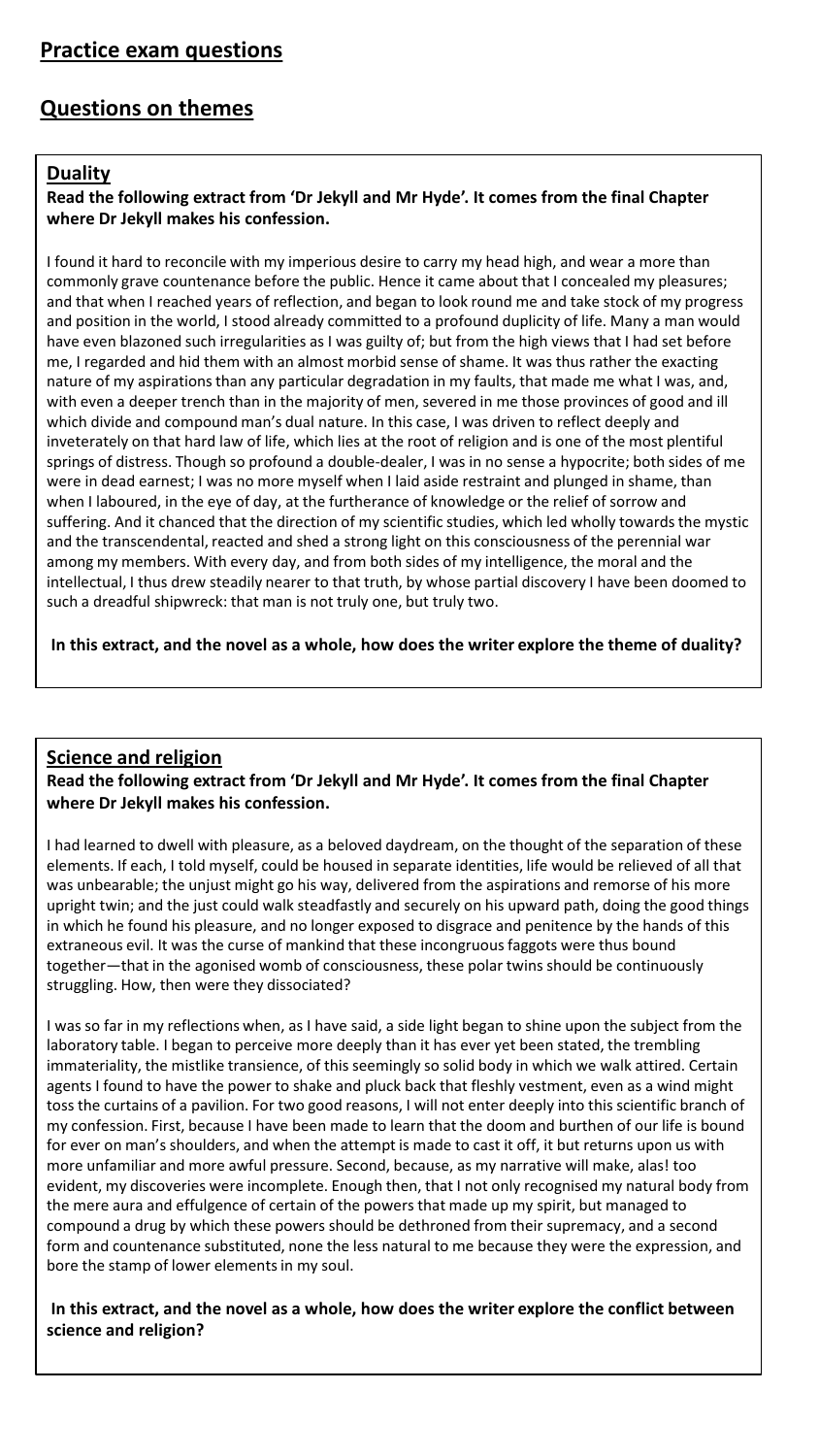## **Writer's use of settings**

## **Read the following extract from 'Dr Jekyll and Mr Hyde'. It comes from Chapter 1 and describes the back entrance to Dr Jekyll's house.**

It chanced on one of these rambles that their way led them down a by-street in a busy quarter of London. The street was small and what is called quiet, but it drove a thriving trade on the weekdays. The inhabitants were all doing well, it seemed and all emulously hoping to do better still, and laying out the surplus of their grains in coquetry; so that the shop fronts stood along that thoroughfare with an air of invitation, like rows of smiling saleswomen. Even on Sunday, when it veiled its more florid charms and lay comparatively empty of passage, the street shone out in contrast to its dingy neighbourhood, like a fire in a forest; and with its freshly painted shutters, well-polished brasses, and general cleanliness and gaiety of note, instantly caught and pleased the eye of the passenger.

Two doors from one corner, on the left hand going east the line was broken by the entry of a court; and just at that point a certain sinister block of building thrust forward its gable on the street. It was two storeys high; showed no window, nothing but a door on the lower storey and a blind forehead of discoloured wall on the upper; and bore in every feature, the marks of prolonged and sordid negligence. The door, which was equipped with neither bell nor knocker, was blistered and distained. Tramps slouched into the recess and struck matches on the panels; children kept shop upon the steps; the schoolboy had tried his knife on the mouldings; and for close on a generation, no one had appeared to drive away these random visitors or to repair their ravages.

#### **In this extract, and the novel as a whole, how does the writer use settings in the novel?**

### **Mystery**

#### **Read the following extract from 'Dr Jekyll and Mr Hyde'. It comes from Chapter 7 when Mr Enfield and Mr Utterson converse with Dr Jekyll at the window.**

The court was very cool and a little damp, and full of premature twilight, although the sky, high up overhead, was still bright with sunset. The middle one of the three windows was half-way open; and sitting close beside it, taking the air with an infinite sadness of mien, like some disconsolate prisoner, Utterson saw Dr. Jekyll.

"What! Jekyll!" he cried. "I trust you are better."

"I am very low, Utterson," replied the doctor drearily, "very low. It will not last long, thank God."

"You stay too much indoors," said the lawyer. "You should be out, whipping up the circulation like Mr. Enfield and me. (This is my cousin—Mr. Enfield—Dr. Jekyll.) Come now; get your hat and take a quick turn with us."

"You are very good," sighed the other. "I should like to very much; but no, no, no, it is quite impossible; I dare not. But indeed, Utterson, I am very glad to see you; this is really a great pleasure; I would ask you and Mr. Enfield up, but the place is really not fit."

"Why, then," said the lawyer, good-naturedly, "the best thing we can do is to stay down here and speak with you from where we are."

"That is just what I was about to venture to propose," returned the doctor with a smile. But the words were hardly uttered, before the smile was struck out of his face and succeeded by an expression of such abject terror and despair, as froze the very blood of the two gentlemen below. They saw it but for a glimpse for the window was instantly thrust down; but that glimpse had been sufficient, and they turned and left the court without a word.

**In this extract, and the novel as a whole, how does the writer create a sense of mystery?**